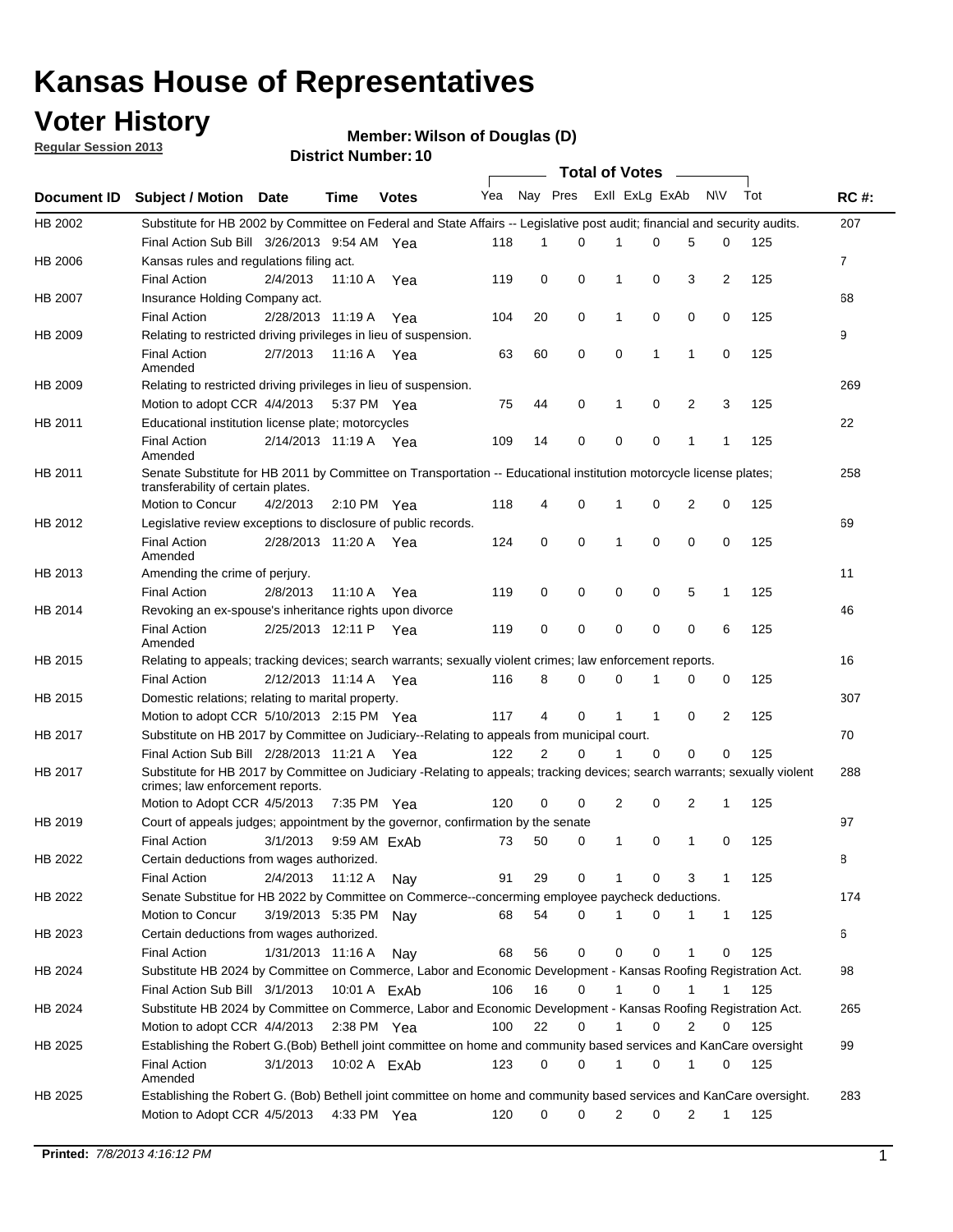## **Voter History**

**Regular Session 2013**

### **Member: Wilson of Douglas (D)**

|             |                                                                                                                                                                                                                                                        |                       |              |              |     |             | <b>Total of Votes</b> |                |                | $\sim$         |           |     |             |
|-------------|--------------------------------------------------------------------------------------------------------------------------------------------------------------------------------------------------------------------------------------------------------|-----------------------|--------------|--------------|-----|-------------|-----------------------|----------------|----------------|----------------|-----------|-----|-------------|
| Document ID | <b>Subject / Motion Date</b>                                                                                                                                                                                                                           |                       | <b>Time</b>  | <b>Votes</b> | Yea | Nay Pres    |                       |                | Exll ExLg ExAb |                | <b>NV</b> | Tot | <b>RC#:</b> |
| HB 2028     | Providing for venue in Shawnee County District Court in certain forfeiture proceedings                                                                                                                                                                 |                       |              |              |     |             |                       |                |                |                |           |     | 12          |
|             | <b>Final Action</b><br>Amended                                                                                                                                                                                                                         | 2/8/2013              | 11:12 A Yea  |              | 119 | 1           | $\Omega$              | $\mathbf 0$    | $\mathbf 0$    | 5              | 0         | 125 |             |
| HB 2028     | Providing for venue in Shawnee County District Court in certain forfeiture proceedings                                                                                                                                                                 |                       |              |              |     |             |                       |                |                |                |           |     | 199         |
|             | Motion to Concur                                                                                                                                                                                                                                       | 3/25/2013 9:36 AM Yea |              |              | 120 | 0           | 0                     | 2              | 0              | 2              | 1         | 125 |             |
| HB 2030     | Creating wounded warrior deer hunting permits for injured combat veterans.                                                                                                                                                                             |                       |              |              |     |             |                       |                |                |                |           |     | 25          |
|             | <b>Final Action</b><br>Amended                                                                                                                                                                                                                         | 2/15/2013 11:16 A     |              | Yea          | 115 | 0           | 0                     | $\overline{2}$ | 2              | 3              | 3         | 125 |             |
| HB 2033     | Concerning the regulation of knives                                                                                                                                                                                                                    |                       |              |              |     |             |                       |                |                |                |           |     | 143         |
|             | <b>Final Action</b>                                                                                                                                                                                                                                    | 3/7/2013              | 12:12 P      | Nav          | 93  | 28          | 0                     | 1              | 0              | 3              | 0         | 125 |             |
| HB 2033     | Concerning the regulation of knives.                                                                                                                                                                                                                   |                       |              |              |     |             |                       |                |                |                |           |     | 270         |
|             | Motion to adopt CCR 4/4/2013                                                                                                                                                                                                                           |                       | 5:43 PM      | Nav          | 95  | 26          | 0                     |                | 0              | 3              | 0         | 125 |             |
| HB 2034     | Human trafficking; crimes of commercial sexual exploitation of a child, selling sexual relations, promoting the sale of sexual<br>relations and buying sexual relations; children in need of care; staff secure faciliies.                             |                       |              |              |     |             |                       |                |                |                |           |     | 17          |
|             | <b>Final Action</b><br>Amended                                                                                                                                                                                                                         | 2/12/2013 11:16 A Yea |              |              | 124 | $\Omega$    | 0                     | 0              | 1              | 0              | 0         | 125 |             |
| HB 2034     | S Sub for HB 2034 by Committee on Judiciary - Human trafficking; crimes of commercial sexual exploitation of a child, selling<br>sexual relations, promoting the sale of sexual relations and buying sexual relations; children in need of care; staff |                       |              |              |     |             |                       |                |                |                |           |     | 282         |
|             | Motion to Adopt CCR 4/5/2013 4:18 PM Yea                                                                                                                                                                                                               |                       |              |              | 120 | $\mathbf 0$ | 0                     | $\overline{2}$ | $\mathbf 0$    | $\overline{2}$ | 1         | 125 |             |
| HB 2035     | Cities; experience requirements for plumbers, electricians and certain mechanical contractors.                                                                                                                                                         |                       |              |              |     |             |                       |                |                |                |           |     | 29          |
|             | <b>Final Action</b>                                                                                                                                                                                                                                    | 2/18/2013 11:16 A     |              | Yea          | 117 | 2           | 0                     | 2              | 0              | 4              | 0         | 125 |             |
| HB 2037     | Public property; religious displays; other displays.                                                                                                                                                                                                   |                       |              |              |     |             |                       |                |                |                |           |     | 176         |
|             | <b>Final Action</b>                                                                                                                                                                                                                                    | 3/20/2013 10:27 A     |              | Yea          | 120 | 3           | $\mathbf 0$           | 1              | 0              | 1              | 0         | 125 |             |
| HB 2041     | Criminal history record information; definition; municipal court reporting; district court reporting.                                                                                                                                                  |                       |              |              |     |             |                       |                |                |                |           |     | 19          |
|             | <b>Final Action</b>                                                                                                                                                                                                                                    | 2/13/2013 11:23 A     |              | Yea          | 119 | 3           | 0                     | 0              | 0              | 3              | 0         | 125 |             |
| HB 2042     | Appraisal of property for taxation purposes; appeals; changes.                                                                                                                                                                                         |                       |              |              |     |             |                       |                |                |                |           |     | 158         |
|             | <b>Final Action</b><br>Amended                                                                                                                                                                                                                         | 3/18/2013 11:19 A Yea |              |              | 109 | 12          | 0                     | $\overline{2}$ | 0              | 2              | 0         | 125 |             |
| HB 2043     | Aggravated battery; driving under the influence.                                                                                                                                                                                                       |                       |              |              |     |             |                       |                |                |                |           |     | 100         |
|             | <b>Final Action</b><br>Amended                                                                                                                                                                                                                         | 3/1/2013              | 10:03 A ExAb |              | 123 | 0           | 0                     | 1              | 0              | 1              | 0         | 125 |             |
| HB 2043     | Senate Substitute for HB 2043 by Committee on Judiciary - Attorney general; duties and responsibilities; notice of intent to<br>seek the death penalty.                                                                                                |                       |              |              |     |             |                       |                |                |                |           |     | 271         |
|             | Motion to adopt CCR 4/4/2013                                                                                                                                                                                                                           |                       | 5:48 PM Yea  |              | 121 | 0           | 0                     | 1              | 0              | 3              | 0         | 125 |             |
| HB 2044     | Increasing the penalty for a person who distributes a controlled substance that causes great bodily harm or death.                                                                                                                                     |                       |              |              |     |             |                       |                |                |                |           |     | 101         |
|             | <b>Final Action</b><br>Amended                                                                                                                                                                                                                         | 3/1/2013              | 10:05 A ExAb |              | 112 | 11          | $\Omega$              | 1              | 0              | 1              | 0         | 125 |             |
| HB 2047     | Requiring certain municipalities to vote to increase property tax revenues over previous year when such increase exceeds<br>inflation; publication.                                                                                                    |                       |              |              |     |             |                       |                |                |                |           |     | 186         |
|             | <b>Final Action</b><br>Amended                                                                                                                                                                                                                         | 3/21/2013 11:29 A     |              | Nay          | 68  | 53          | 0                     | 1              | 0              | 3              | 0         | 125 |             |
| HB 2049     | Kansas department of agriculture; increasing certain fees and eliminating sunsets on various program fees.                                                                                                                                             |                       |              |              |     |             |                       |                |                |                |           |     | 59          |
|             | <b>Final Action</b><br>Amended                                                                                                                                                                                                                         | 2/27/2013 12:23 P     |              | Nav          | 77  | 46          | 0                     | 1              | 0              | 1              | 0         | 125 |             |
| HB 2049     | Kansas department of agriculture; increasing certain fees; concerning sunsets on various program fees.                                                                                                                                                 |                       |              |              |     |             |                       |                |                |                |           |     | 324         |
|             | Motion to adopt CCR 6/2/2013                                                                                                                                                                                                                           |                       | 12:28 A      | Nav          | 45  | 64          | 0                     | 1              | 0              | 6              | 9         | 125 |             |
| HB 2050     | Agriculture; agricultural chemical registration; pesticide business liablity insurance; repeal of the Kansas agricultural liming<br>materials act.                                                                                                     |                       |              |              |     |             |                       |                |                |                |           |     | 60          |
|             | <b>Final Action</b><br>Amended                                                                                                                                                                                                                         | 2/27/2013 12:25 P     |              | Yea          | 103 | 20          | 0                     | 1              | 0              | 1              | 0         | 125 |             |
| HB 2051     | Substitute for HB 2051 by Committee on Agriculture and Natural Resources--Amending provisions relating to dams,<br>obstructions, sstreams and water flex accounts and transfer permits.                                                                |                       |              |              |     |             |                       |                |                |                |           |     | 50          |
|             | Final Action Sub Bill 2/26/2013 2:12 PM Yea                                                                                                                                                                                                            |                       |              |              | 117 | 2           | 0                     | 0              | 0              | 0              | 6         | 125 |             |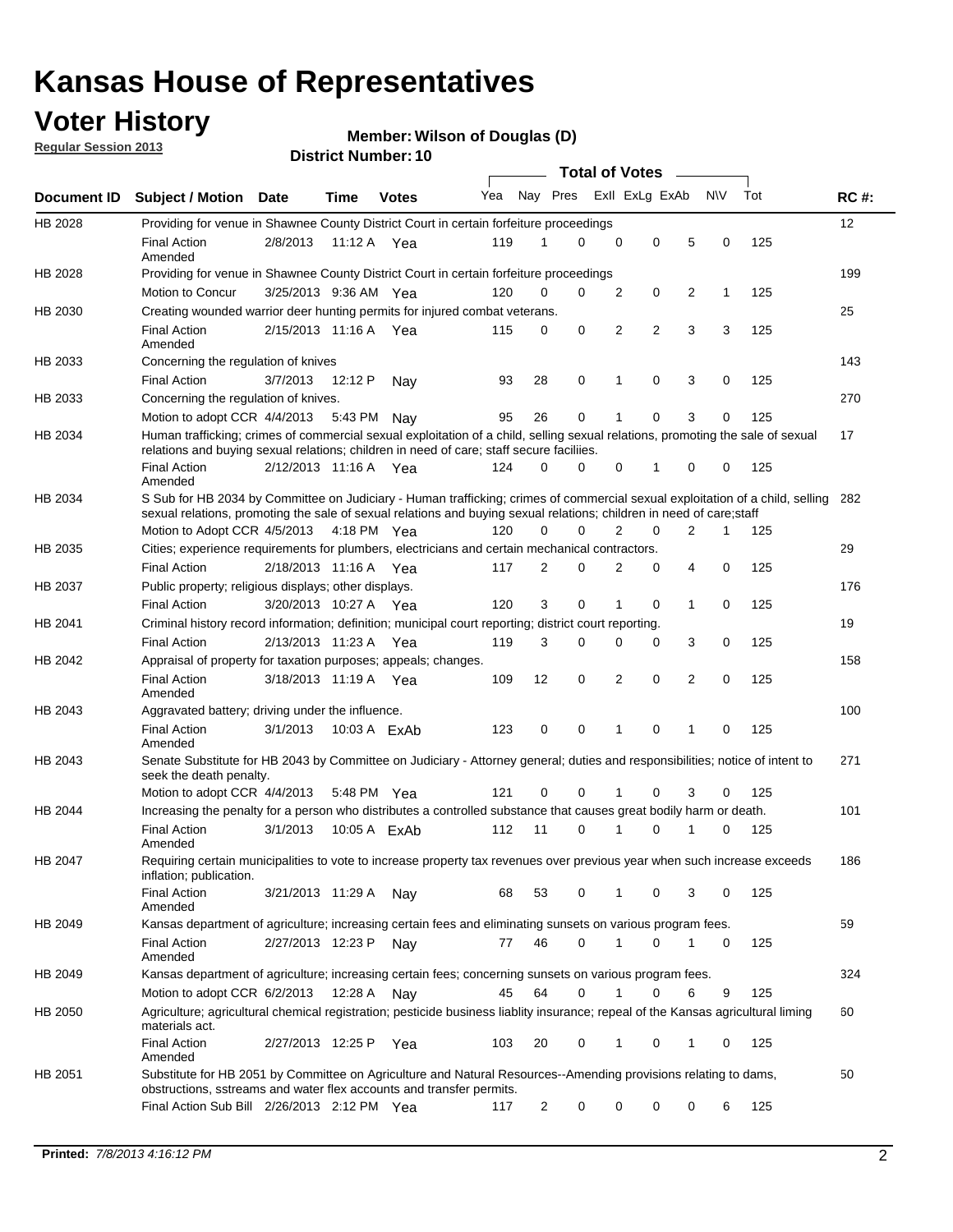## **Voter History**

**Member: Wilson of Douglas (D)** 

**Regular Session 2013**

|                |                                                                                                                                                                                                                                          |                       |         | ו הסעוווטנו ועווווטכו |     |                |                             | <b>Total of Votes</b> |          |                |           |     |             |
|----------------|------------------------------------------------------------------------------------------------------------------------------------------------------------------------------------------------------------------------------------------|-----------------------|---------|-----------------------|-----|----------------|-----------------------------|-----------------------|----------|----------------|-----------|-----|-------------|
| Document ID    | <b>Subject / Motion</b>                                                                                                                                                                                                                  | Date                  | Time    | <b>Votes</b>          |     |                | Yea Nay Pres ExII ExLg ExAb |                       |          |                | <b>NV</b> | Tot | <b>RC#:</b> |
| HB 2052        | Discharging a firearm inside or into a city; unlawful acts; exceptions.                                                                                                                                                                  |                       |         |                       |     |                |                             |                       |          |                |           |     | 155         |
|                | <b>Final Action</b><br>Amended                                                                                                                                                                                                           | 3/14/2013 11:20 A Yea |         |                       | 121 | 2              | 0                           | 0                     | $\Omega$ | 2              | 0         | 125 |             |
| HB 2052        | Senate Substitute for HB 2052 by Committee on Federal and State Affairs - Concerning firearms; personal and family<br>protection act; concealed handguns in public building; other changes; unlawful discharge of a firearm inside city. |                       |         |                       |     |                |                             |                       |          |                |           |     | 300         |
|                | Motion to Adopt CCR 4/5/2013                                                                                                                                                                                                             |                       | 10:24 P | Nav                   | 104 | 16             | 0                           | 2                     | $\Omega$ | 2              | 1         | 125 |             |
| HB 2055        | Personal and Familly Protection Act; public buildings; adequate security.                                                                                                                                                                |                       |         |                       |     |                |                             |                       |          |                |           |     | 156         |
|                | <b>Final Action</b><br>Amended                                                                                                                                                                                                           | 3/14/2013 11:26 A     |         | Nav                   | 84  | 38             | 0                           | 0                     | 0        | $\overline{2}$ | 1         | 125 |             |
| HB 2057        | Concerning property taxation; relating to county appraisers; appointing interim appraiser.                                                                                                                                               |                       |         |                       |     |                |                             |                       |          |                |           |     | 208         |
|                | <b>Final Action</b>                                                                                                                                                                                                                      | 3/26/2013 9:55 AM Yea |         |                       | 119 | 0              | 0                           | 1                     | 0        | 5              | 0         | 125 |             |
| HB 2058        | Taxation of helium and certain other gases under mineral severance tax, and prohibition of certain refunds related thereto.                                                                                                              |                       |         |                       |     |                |                             |                       |          |                |           |     | 159         |
|                | <b>Final Action</b>                                                                                                                                                                                                                      | 3/18/2013 11:21 A Yea |         |                       | 119 | 2              | 0                           | 2                     | $\Omega$ | $\overline{2}$ | $\Omega$  | 125 |             |
| HB 2059        | Income tax deductions and modifications and severance tax exemptions; basis of partner's interest and shareholder's stock;<br>statutory clarification.                                                                                   |                       |         |                       |     |                |                             |                       |          |                |           |     | 14          |
|                | <b>Final Action</b><br>Amended                                                                                                                                                                                                           | 2/11/2013 11:42 A     |         | Yea                   | 122 | $\overline{2}$ | 0                           | 0                     | 0        | 1              | 0         | 125 |             |
| HB 2059        | Income tax deductions and modifications and severance tax exemptions; basis of partner's interest and shareholder's stock;<br>statutory clarification.                                                                                   |                       |         |                       |     |                |                             |                       |          |                |           |     | 293         |
|                | Motion to Concur                                                                                                                                                                                                                         | 4/5/2013              |         | 8:14 PM Nay           | 0   | 120            | 0                           | $\overline{2}$        | 0        | $\overline{2}$ | 1         | 125 |             |
| HB 2059        | Income tax rates, deductions and credits; rural opportunity zones; sales tax rates and distribution of revenue; severance tax;<br>and property tax exemptions for IRB property and property damaged by natural disaster.                 |                       |         |                       |     |                |                             |                       |          |                |           |     | 322         |
|                | Motion to adopt CCR 6/2/2013                                                                                                                                                                                                             |                       | 12:11 A | Nav                   | 69  | 45             | 0                           | $\mathbf{1}$          | 0        | 6              | 4         | 125 |             |
| <b>HB 2060</b> | Prohibiting certain confined persons from receiving food sales tax refunds and homestead property tax refunds.                                                                                                                           |                       |         |                       |     |                |                             |                       |          |                |           |     | 10          |
|                | <b>Final Action</b><br>Amended                                                                                                                                                                                                           | 2/7/2013              | 11:18 A | Yea                   | 123 | $\mathbf 0$    | 0                           | 0                     | 1        | 1              | 0         | 125 |             |
| HB 2065        | Creating the crime of home improvement fraud.                                                                                                                                                                                            |                       |         |                       |     |                |                             |                       |          |                |           |     | 20          |
|                | <b>Final Action</b><br>Amended                                                                                                                                                                                                           | 2/13/2013 11:26 A Yea |         |                       | 106 | 16             | 0                           | 0                     | 0        | 3              | 0         | 125 |             |
| HB 2066        | Physical therapists; evaluation and treatment of patients.                                                                                                                                                                               |                       |         |                       |     |                |                             |                       |          |                |           |     | 26          |
|                | <b>Final Action</b><br>Amended                                                                                                                                                                                                           | 2/15/2013 11:18 A Yea |         |                       | 98  | 16             | $\mathbf 0$                 | $\overline{2}$        | 2        | 3              | 4         | 125 |             |
| HB 2067        | Board of nursing; assistant attorneys general.                                                                                                                                                                                           |                       |         |                       |     |                |                             |                       |          |                |           |     | 15          |
|                | <b>Final Action</b>                                                                                                                                                                                                                      | 2/11/2013 11:44 A Yea |         |                       | 123 | $\mathbf{1}$   | 0                           | 0                     | 0        | 1              | 0         | 125 |             |
| HB 2069        | Public policy; certain city ordinances and county resolutions declared void.                                                                                                                                                             |                       |         |                       |     |                |                             |                       |          |                |           |     | 102         |
|                | <b>Final Action</b><br>Amended                                                                                                                                                                                                           | 3/1/2013              |         | 10:06 A FxAb          | 92  | 31             | $\Omega$                    | 1                     | 0        | 1              | 0         | 125 |             |
| HB 2069        | Public policy; certain city ordinances and county resolutions declared void.                                                                                                                                                             |                       |         |                       |     |                |                             |                       |          |                |           |     | 292         |
|                | Motion to Concur                                                                                                                                                                                                                         | 4/5/2013              |         | 8:04 PM Nay           | 88  | 32             | 0                           | 2                     | 0        | 2              | 1         | 125 |             |
| HB 2070        | Appearance bond conditions; surety and bounty hunter regulation.                                                                                                                                                                         |                       |         |                       |     |                |                             |                       |          |                |           |     | 103         |
|                | <b>Final Action</b><br>Amended                                                                                                                                                                                                           | 3/1/2013              |         | 10:08 A ExAb          | 122 | $\mathbf{1}$   | 0                           | $\mathbf{1}$          | 0        | $\mathbf{1}$   | 0         | 125 |             |
| HB 2074        | Cities and counties; solid waste disposal areas; restrictions.                                                                                                                                                                           |                       |         |                       |     |                |                             |                       |          |                |           |     | 139         |
|                | <b>Emergency Final</b><br><b>Action Amend</b>                                                                                                                                                                                            | 3/1/2013              |         | 1:11 PM ExAb          | 102 | 19             | 0                           | 1                     | 0        | $\mathbf{1}$   | 2         | 125 |             |
| HB 2075        | Cities; qualifications and rehabilitation of abandoned property.                                                                                                                                                                         |                       |         |                       |     |                |                             |                       |          |                |           |     | 61          |
|                | <b>Final Action</b><br>Amended                                                                                                                                                                                                           | 2/27/2013 12:27 P Yea |         |                       | 72  | 51             | 0                           | 1                     | 0        | 1              | 0         | 125 |             |
| HB 2077        | Granting professional licenses to military service members.<br><b>Final Action</b><br>Amended                                                                                                                                            | 2/26/2013 2:13 PM Yea |         |                       | 119 | 0              | 0                           | 2                     | 0        | 2              | 2         | 125 | 51          |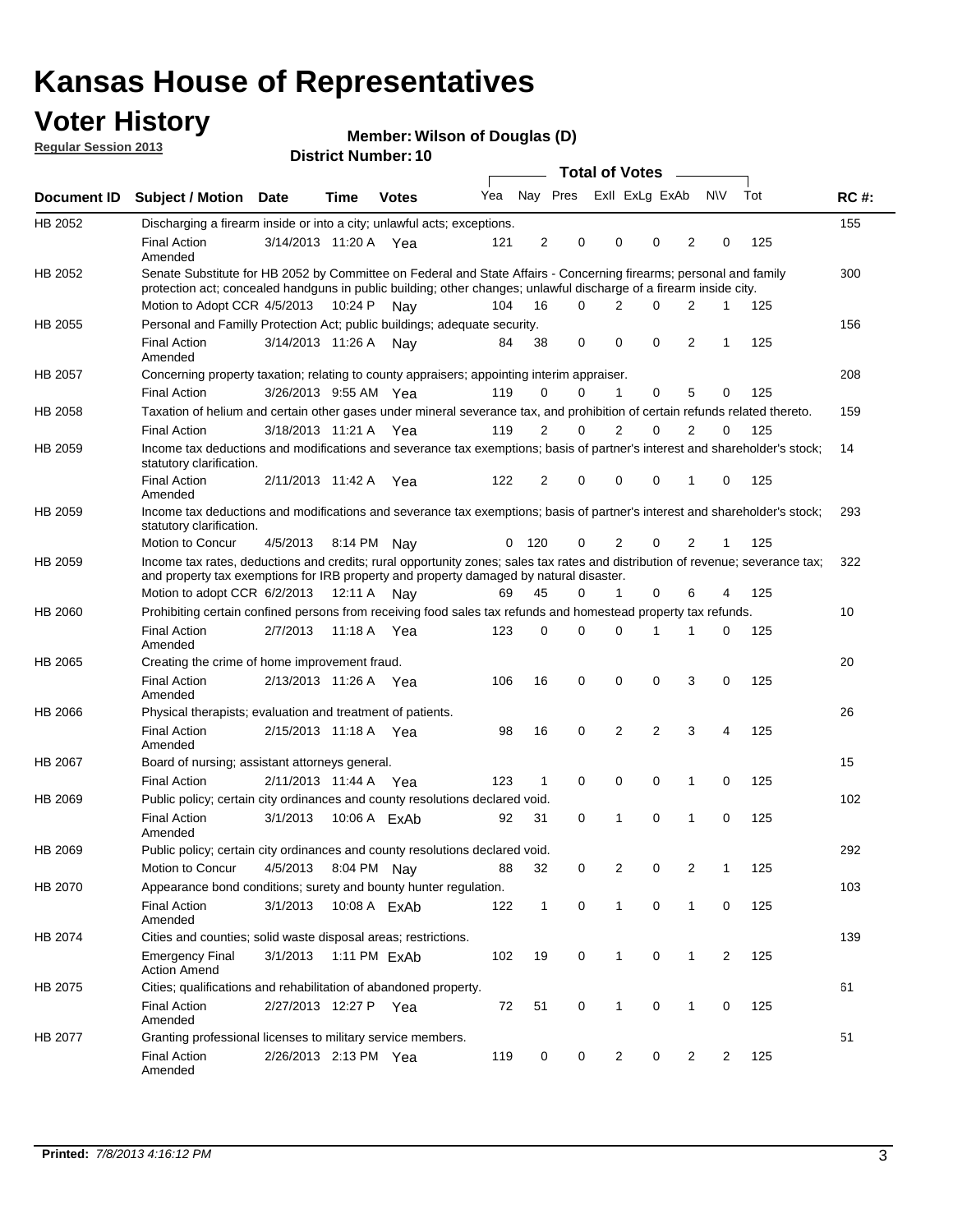## **Voter History**

**Member: Wilson of Douglas (D)** 

**Regular Session 2013**

|             |                                                                                                                                                                                                       |                       |              | ו וסמווטג ועמוווט <del>כ</del> ו |     |              |             | <b>Total of Votes</b> |             | $\sim$         |           |     |             |
|-------------|-------------------------------------------------------------------------------------------------------------------------------------------------------------------------------------------------------|-----------------------|--------------|----------------------------------|-----|--------------|-------------|-----------------------|-------------|----------------|-----------|-----|-------------|
| Document ID | <b>Subject / Motion Date</b>                                                                                                                                                                          |                       | <b>Time</b>  | <b>Votes</b>                     | Yea | Nay Pres     |             | Exll ExLg ExAb        |             |                | <b>NV</b> | Tot | <b>RC#:</b> |
| HB 2078     | Authorizing certain licensing boards to accept education, training or experience completed in the military towards licensure in<br>this state.                                                        |                       |              |                                  |     |              |             |                       |             |                |           |     | 52          |
|             | <b>Final Action</b><br>Amended                                                                                                                                                                        | 2/26/2013 2:14 PM Yea |              |                                  | 119 | 0            | 0           | 2                     | 0           | $\overline{2}$ | 2         | 125 |             |
| HB 2078     | Authorizing certain licensing boards to accept education, training or experience of military service members towards obtaining 275<br>licensure in this state.                                        |                       |              |                                  |     |              |             |                       |             |                |           |     |             |
|             | Motion to adopt CCR 4/5/2013                                                                                                                                                                          |                       | 11:42 A      | Yea                              | 120 | 0            | $\mathbf 0$ | $\overline{2}$        | 0           | 3              | 0         | 125 |             |
| HB 2081     | Forfeiture of property related to violations of certain criminal acts.                                                                                                                                |                       |              |                                  |     |              |             |                       |             |                |           |     | 18          |
|             | <b>Final Action</b><br>Amended                                                                                                                                                                        | 2/12/2013 11:17 A Yea |              |                                  | 124 | 0            | 0           | $\Omega$              | 1           | 0              | 0         | 125 |             |
| HB 2081     | Forfeiture of property related to violations of certain criminal acts.                                                                                                                                |                       |              |                                  |     |              |             |                       |             |                |           |     | 306         |
|             | Motion to adopt CCR 5/10/2013 10:38 A                                                                                                                                                                 |                       |              | Yea                              | 121 | 0            | 0           | 1                     | 1           | 2              | 0         | 125 |             |
| HB 2083     | Public employees relations boards; assessment of certain costs.                                                                                                                                       |                       |              |                                  |     |              |             |                       |             |                |           |     | 104         |
|             | <b>Final Action</b><br>Amended                                                                                                                                                                        | 3/1/2013              |              | 10:09 A ExAb                     | 87  | 36           | 0           | 1                     | 0           | 1              | 0         | 125 |             |
| HB 2084     | Tax credits for community services contributions; youth apprenticeship and entrepreneurship.                                                                                                          |                       |              |                                  |     |              |             |                       |             |                |           |     | 105         |
|             | <b>Final Action</b><br>Amended                                                                                                                                                                        | 3/1/2013              |              | 10:11 A ExAb                     | 120 | 3            | 0           | 1                     | $\mathbf 0$ | $\mathbf{1}$   | 0         | 125 |             |
| HB 2084     | Tax credits for community services contributions; youth apprenticeship and entrepreneurship.                                                                                                          |                       |              |                                  |     |              |             |                       |             |                |           |     | 316         |
|             | Sub Motion to Concur 5/24/2013 9:33 AM Nav                                                                                                                                                            |                       |              |                                  | 5   | - 109        | 0           | 1                     | 0           | 9              | 1         | 125 |             |
| HB 2086     | Eligible infrastructure costs for tax increment financing and community improvement districts; bond repayment tax revenue<br>pledge requirements.                                                     |                       |              |                                  |     |              |             |                       |             |                |           |     | 160         |
|             | <b>Final Action</b>                                                                                                                                                                                   | 3/18/2013 11:24 A     |              | Nay                              | 61  | 60           | 0           | 2                     | 0           | 2              | 0         | 125 |             |
| HB 2086     | Eligible infrastructure costs for tax increment financing and community improvement districts; bond repayment tax revenue<br>pledge requirements.                                                     |                       |              |                                  |     |              |             |                       |             |                |           |     | 173         |
|             | <b>Final Action</b>                                                                                                                                                                                   | 3/19/2013 5:25 PM     |              | Nav                              | 81  | 41           | 0           | 1                     | 0           | 1              | 1         | 125 |             |
| HB 2091     | Publication of delinquent personal property tax statements.                                                                                                                                           |                       |              |                                  |     |              |             |                       |             |                |           |     | 161         |
|             | <b>Final Action</b><br>Amended                                                                                                                                                                        | 3/18/2013 11:25 A     |              | Nav                              | 81  | 40           | 0           | 2                     | 0           | $\overline{2}$ | 0         | 125 |             |
| HB 2093     | Amending the crime of identity theft.                                                                                                                                                                 |                       |              |                                  |     |              |             |                       |             |                |           |     | 106         |
|             | <b>Final Action</b><br>Amended                                                                                                                                                                        | 3/1/2013              | 10:12 A ExAb |                                  | 123 | 0            | $\Omega$    | 1                     | 0           | 1              | 0         | 125 |             |
| HB 2093     | Senate Substitute for HB 2093 by Committee on Judiciary - Identity theft and identity fraud; unlawful acts concerning<br>computers; DNA testing and exculpatory evidence; murder in the first degree. |                       |              |                                  |     |              |             |                       |             |                |           |     | 289         |
|             | Motion to Adopt CCR 4/5/2013 7:49 PM Yea                                                                                                                                                              |                       |              |                                  | 118 | 2            | 0           | 2                     | 0           | 2              | 1         | 125 |             |
| HB 2094     | Student electronic privacy at public and private postsecondary educational institutions.                                                                                                              |                       |              |                                  |     |              |             |                       |             |                |           |     | 164         |
|             | <b>Final Action</b><br>Amended                                                                                                                                                                        | 3/19/2013 10:33 A     |              | Yea                              | 123 | 0            | 0           | 1                     | 0           | 1              | 0         | 125 |             |
| HB 2096     | Local governmental entities and investment of public moneys.                                                                                                                                          |                       |              |                                  |     |              |             |                       |             |                |           |     | 23          |
|             | <b>Final Action</b>                                                                                                                                                                                   | 2/14/2013 11:21 A     |              | Yea                              | 123 | 0            | 0           | 0                     | 0           | 1              | 1         | 125 |             |
| HB 2099     | Insurance- updating certain statutory references.                                                                                                                                                     |                       |              |                                  |     |              |             |                       |             |                |           |     | 71          |
|             | <b>Final Action</b><br>Amended                                                                                                                                                                        | 2/28/2013 11:23 A     |              | Yea                              | 124 | 0            | 0           | 1                     | 0           | 0              | 0         | 125 |             |
| HB 2101     | Interstate transmission siting compact.                                                                                                                                                               |                       |              |                                  |     |              |             |                       |             |                |           |     | 209         |
|             | <b>Final Action</b><br>Amended                                                                                                                                                                        | 3/26/2013 9:56 AM Yea |              |                                  | 118 | $\mathbf{1}$ | 0           | 1                     | 0           | 5              | 0         | 125 |             |
| HB 2105     | Substitute HB 2105 by Committee on Commerce, Labor and Economic Development - Employment security law.                                                                                                |                       |              |                                  |     |              |             |                       |             |                |           |     | 107         |
|             | Final Action Sub Bill 3/1/2013                                                                                                                                                                        |                       | 10:13 A ExAb |                                  | 88  | 35           | 0           |                       | 0           | 1              | 0         | 125 |             |
| HB 2105     | Substitute HB 2105 by Committee on Commerce, Labor and Economic Development - Employment security law.                                                                                                |                       |              |                                  |     |              |             |                       |             |                |           |     | 298         |
|             | Motion to adopt CCR 4/5/2013                                                                                                                                                                          |                       | 9:46 PM Nay  |                                  | 89  | 31           | 0           | 2                     | 0           | 2              | 1         | 125 |             |
|             |                                                                                                                                                                                                       |                       |              |                                  |     |              |             |                       |             |                |           |     |             |
| HB 2106     | Portable electronics insurance act.                                                                                                                                                                   |                       |              |                                  |     |              |             |                       |             |                |           |     | 133         |
|             | <b>Emergency Final</b><br>Action                                                                                                                                                                      | 3/1/2013              |              | 1:03 PM ExAb                     | 117 | 4            | 0           | $\mathbf{1}$          | 0           | $\mathbf{1}$   | 2         | 125 |             |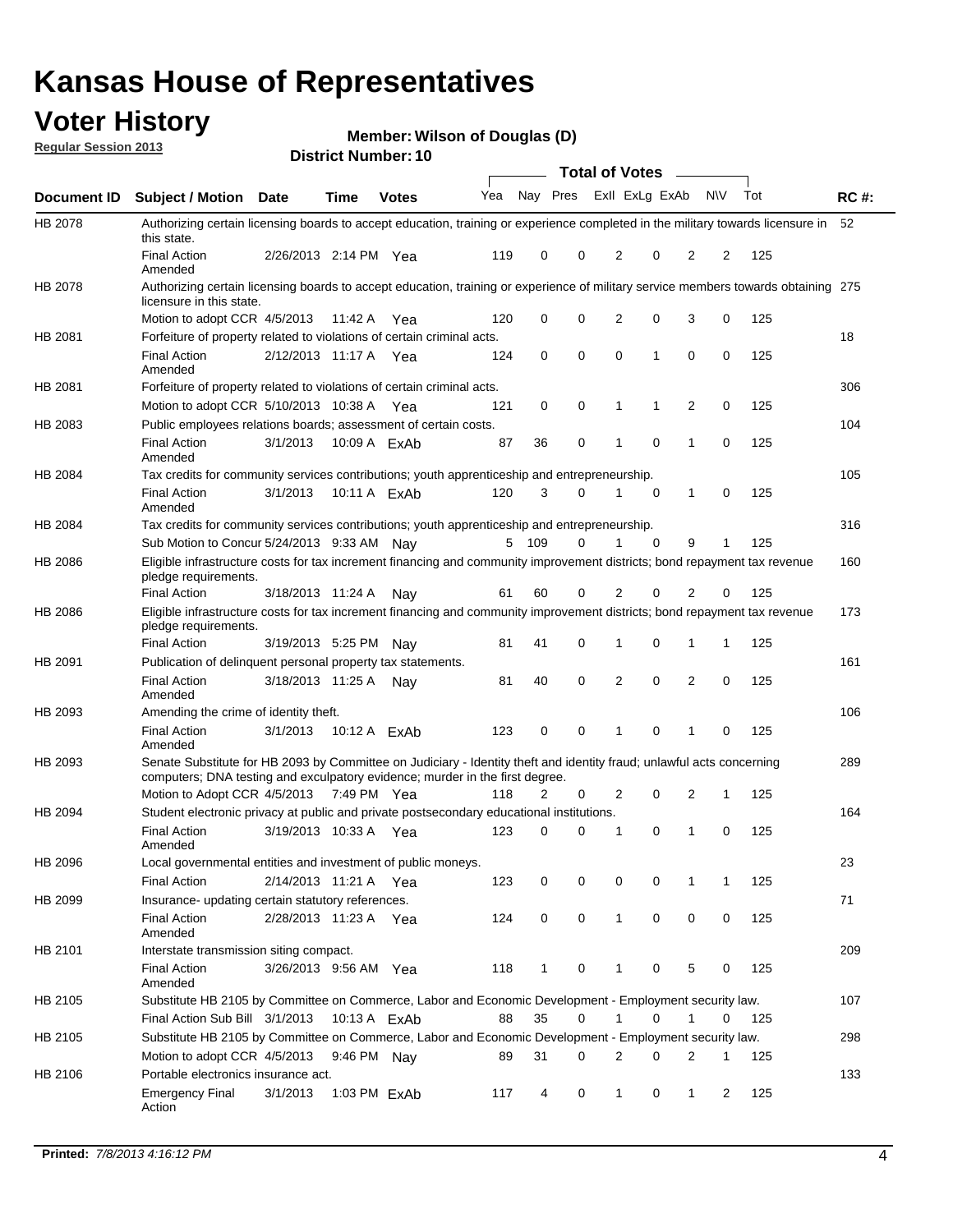## **Voter History**

**Member: Wilson of Douglas (D)** 

**Regular Session 2013**

|             |                                                                                                                                                                                                                                                                      |                       |              |              |     |              |   | <b>Total of Votes</b>   |   | $\sim$         |                |     |             |
|-------------|----------------------------------------------------------------------------------------------------------------------------------------------------------------------------------------------------------------------------------------------------------------------|-----------------------|--------------|--------------|-----|--------------|---|-------------------------|---|----------------|----------------|-----|-------------|
| Document ID | <b>Subject / Motion</b>                                                                                                                                                                                                                                              | Date                  | <b>Time</b>  | <b>Votes</b> | Yea |              |   | Nay Pres Exll ExLg ExAb |   |                | <b>NV</b>      | Tot | <b>RC#:</b> |
| HB 2107     | Insurance; enacting the electronic notice and document act.                                                                                                                                                                                                          |                       |              |              |     |              |   |                         |   |                |                |     | 134         |
|             | <b>Emergency Final</b><br><b>Action Amend</b>                                                                                                                                                                                                                        | 3/1/2013              | 1:04 PM ExAb |              | 121 | 0            | 0 | 1                       | 0 | 1              | 2              | 125 |             |
| HB 2107     | Insurance; enacting the electronic notice and document act, return of premiums separate from the notice of adverse<br>underwriting decision, statutory updates, uninsurable health plan increase in lifetime limit, mandate lite, certain company<br>dividend plans. |                       |              |              |     |              |   |                         |   |                |                |     | 281         |
|             | Motion to Adopt CCR 4/5/2013                                                                                                                                                                                                                                         |                       | 4:06 PM      | Nav          | 69  | 50           | 0 | $\overline{2}$          | 0 | 3              | 1              | 125 |             |
| HB 2109     | School finance; military pupil count.                                                                                                                                                                                                                                |                       |              |              |     |              |   |                         |   |                |                |     | 108         |
|             | <b>Final Action</b>                                                                                                                                                                                                                                                  | 3/1/2013              | 10:15 A ExAb |              | 104 | 19           | 0 | 1                       | 0 | $\mathbf{1}$   | 0              | 125 |             |
| HB 2109     | Enacting the Kansas children's protection act.                                                                                                                                                                                                                       |                       |              |              |     |              |   |                         |   |                |                |     | 277         |
|             | Motion to Adopt CCR 4/5/2013                                                                                                                                                                                                                                         |                       | 12:31 P Yea  |              | 116 | 2            | 0 | 2                       | 0 | 3              | 2              | 125 |             |
| HB 2112     | Campaign finance; transfer of campaign money to another candidacy.                                                                                                                                                                                                   |                       |              |              |     |              |   |                         |   |                |                |     | 72          |
|             | <b>Final Action</b><br>Amended                                                                                                                                                                                                                                       | 2/28/2013 11:25 A     |              | Nav          | 95  | 29           | 0 | 1                       | 0 | 0              | 0              | 125 |             |
| HB 2114     | Debt setoff: collection assistance fee.                                                                                                                                                                                                                              |                       |              |              |     |              |   |                         |   |                |                |     | 21          |
|             | <b>Final Action</b>                                                                                                                                                                                                                                                  | 2/13/2013 11:34 A     |              | Yea          | 90  | 32           | 0 | 0                       | 0 | 3              | 0              | 125 |             |
| HB 2115     | Relating to the employment of retired judges and justices.                                                                                                                                                                                                           |                       |              |              |     |              |   |                         |   |                |                |     | 73          |
|             | <b>Final Action</b>                                                                                                                                                                                                                                                  | 2/28/2013 11:27 A     |              | Yea          | 124 | 0            | 0 | 1                       | 0 | 0              | 0              | 125 |             |
| HB 2115     | Courts; employment of retired judges and justices; court debt setoff.                                                                                                                                                                                                |                       |              |              |     |              |   |                         |   |                |                |     | 309         |
|             | Motion to Adopt CCR 5/14/2013 2:14 PM Yea                                                                                                                                                                                                                            |                       |              |              | 100 | 13           | 0 | 1                       | 0 | 9              | 2              | 125 |             |
| HB 2118     | Preservation of historic property; environs authority deleted.                                                                                                                                                                                                       |                       |              |              |     |              |   |                         |   |                |                |     | 62          |
|             | <b>Final Action</b>                                                                                                                                                                                                                                                  | 2/27/2013 12:30 P     |              | Nay          | 99  | 24           | 0 |                         | 0 | 1              | 0              | 125 |             |
| HB 2120     | Updating provisions relating to the Kansas bureau of investigations DNA database.                                                                                                                                                                                    |                       |              |              |     |              |   |                         |   |                |                |     | 109         |
|             | <b>Final Action</b><br>Amended                                                                                                                                                                                                                                       | 3/1/2013              | 10:16 A ExAb |              | 121 | 2            | 0 | 1                       | 0 | 1              | 0              | 125 |             |
| HB 2120     | Updating provisions relating to DNA collection and DNA evidence; amending the definition of a bet for purposes of the Kansas 302<br>criminal code; sentencing for possession of a firearm during a drug felony                                                       |                       |              |              |     |              |   |                         |   |                |                |     |             |
|             | Motion to adopt CCR 5/9/2013                                                                                                                                                                                                                                         |                       | 11:32 A Yea  |              | 74  | 49           | 0 |                         | 0 | 1              | 0              | 125 |             |
| HB 2122     | Real estate brokers and salespersons; licensing requirements; sales transaction requirements.                                                                                                                                                                        |                       |              |              |     |              |   |                         |   |                |                |     | 37          |
|             | <b>Final Action</b><br>Amended                                                                                                                                                                                                                                       | 2/20/2013 11:13 A Yea |              |              | 121 | 1            | 0 |                         | 0 | $\overline{2}$ | 0              | 125 |             |
| HB 2125     | Increasing real estate broker's and salesperson's license fees.                                                                                                                                                                                                      |                       |              |              |     |              |   |                         |   |                |                |     | 38          |
|             | <b>Final Action</b>                                                                                                                                                                                                                                                  | 2/20/2013 12:16 P     |              | Yea          | 71  | 50           | 1 | 0                       | 0 | 0              | 3              | 125 |             |
| HB 2128     | Open records act; exceptions.                                                                                                                                                                                                                                        |                       |              |              |     |              |   |                         |   |                |                |     | 74          |
|             | <b>Final Action</b><br>Amended                                                                                                                                                                                                                                       | 2/28/2013 11:28 A     |              | Yea          | 124 | 0            | 0 | 1                       | 0 | 0              | 0              | 125 |             |
| HB 2128     | Open records act; exceptions.                                                                                                                                                                                                                                        |                       |              |              |     |              |   |                         |   |                |                |     | 259         |
|             | Motion to Concur                                                                                                                                                                                                                                                     | 4/3/2013              | 10:29 A      | Yea          | 119 | 0            | 0 |                         | 0 | 3              | $\overline{2}$ | 125 |             |
| HB 2130     | Elections; petition circulators.                                                                                                                                                                                                                                     |                       |              |              |     |              |   |                         |   |                |                |     | 30          |
|             | <b>Final Action</b>                                                                                                                                                                                                                                                  | 2/18/2013 11:17 A     |              | Yea          | 118 | $\mathbf{1}$ | 0 | $\overline{2}$          | 0 | 4              | 0              | 125 |             |
| HB 2135     | Property tax exemption; military housing.                                                                                                                                                                                                                            |                       |              |              |     |              |   |                         |   |                |                |     | 162         |
|             | <b>Final Action</b>                                                                                                                                                                                                                                                  | 3/18/2013 11:27 A     |              | Yea          | 117 | 4            | 0 | $\overline{c}$          | 0 | $\overline{2}$ | 0              | 125 |             |
| HB 2138     | Repealing statutes related to oil and gas.                                                                                                                                                                                                                           |                       |              |              |     |              |   |                         |   |                |                |     | 53          |
|             | <b>Final Action</b><br>Amended                                                                                                                                                                                                                                       | 2/26/2013 2:16 PM Yea |              |              | 119 | 0            | 0 | $\overline{2}$          | 0 | $\overline{2}$ | 2              | 125 |             |
| HB 2139     | Canceled warrants.                                                                                                                                                                                                                                                   |                       |              |              |     |              |   |                         |   |                |                |     | 75          |
|             | <b>Final Action</b><br>Amended                                                                                                                                                                                                                                       | 2/28/2013 11:30 A     |              | Nay          | 99  | 25           | 0 | $\mathbf{1}$            | 0 | 0              | 0              | 125 |             |
| HB 2139     | Canceled warrants.                                                                                                                                                                                                                                                   |                       |              |              |     |              |   |                         |   |                |                |     | 266         |
|             | Motion to Concur                                                                                                                                                                                                                                                     | 4/4/2013              | 2:40 PM      | Nay          | 114 | 8            | 0 | 1                       | 0 | $\overline{2}$ | 0              | 125 |             |
| HB 2140     | Repealing K.S.A. 72-60b03                                                                                                                                                                                                                                            |                       |              |              |     |              |   |                         |   |                |                |     | 39          |
|             | <b>Final Action</b>                                                                                                                                                                                                                                                  | 2/20/2013 12:17 P     |              | Yea          | 122 | 0            | 0 | 0                       | 0 | 0              | 3              | 125 |             |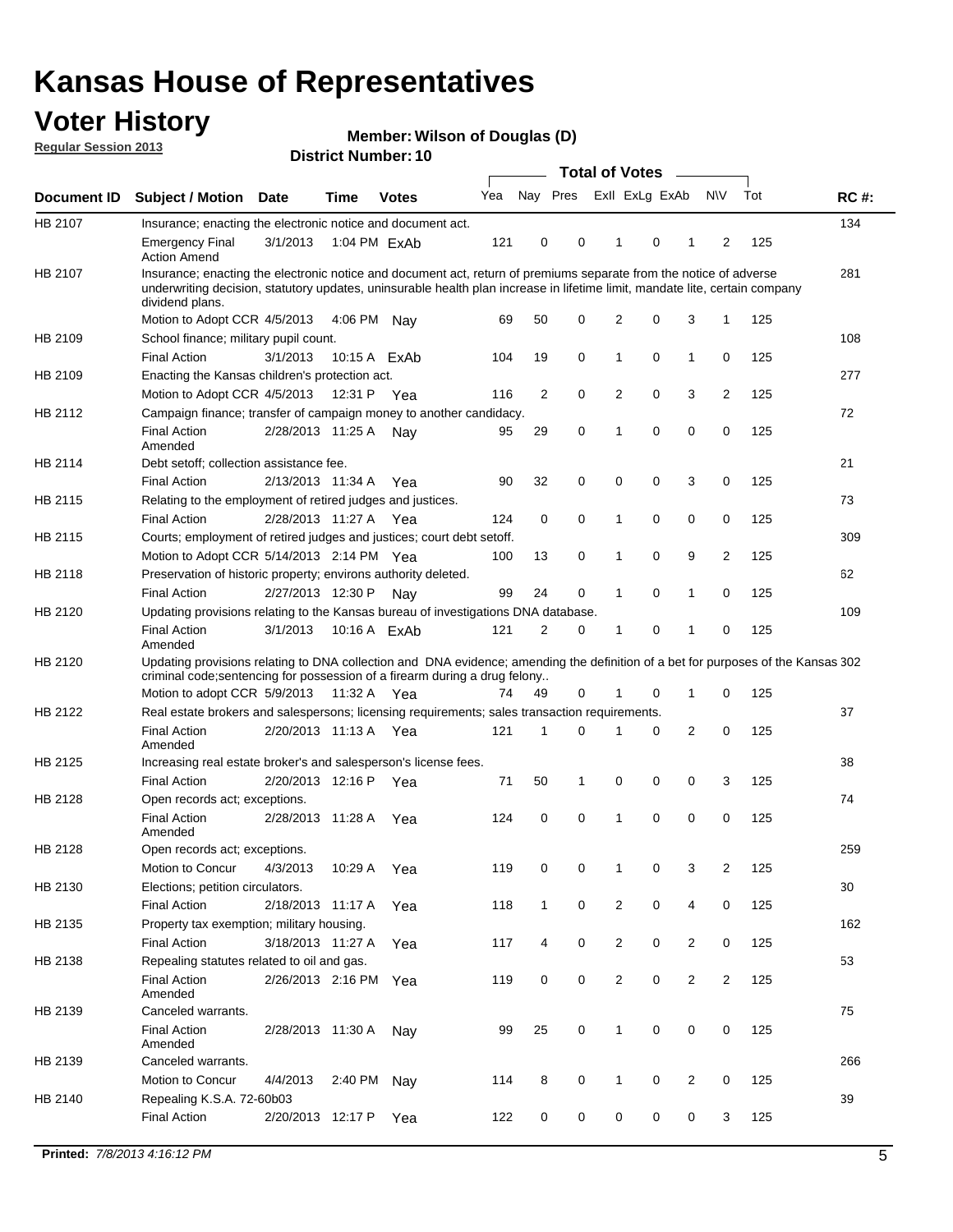## **Voter History**

**Member: Wilson of Douglas (D)** 

**Regular Session 2013**

|                |                                                                                                                                              |          |                       |              |                             |    | <b>Total of Votes</b> |              |          | $\sim$   |     |     |             |
|----------------|----------------------------------------------------------------------------------------------------------------------------------------------|----------|-----------------------|--------------|-----------------------------|----|-----------------------|--------------|----------|----------|-----|-----|-------------|
|                | Document ID Subject / Motion Date                                                                                                            |          | Time                  | <b>Votes</b> | Yea Nay Pres ExII ExLg ExAb |    |                       |              |          |          | N\V | Tot | <b>RC#:</b> |
| HB 2141        | Repealer; elections process for certain unified school districts.                                                                            |          |                       |              |                             |    |                       |              |          |          |     |     | 24          |
|                | <b>Final Action</b>                                                                                                                          |          | 2/14/2013 11:23 A     | Yea          | 123                         | 0  | 0                     | 0            | 0        | 1        | 1   | 125 |             |
| HB 2142        | Certain educational statutes concerning USD land transfers and higher education loan and grant programs.                                     |          |                       |              |                             |    |                       |              |          |          |     |     | 40          |
|                | <b>Final Action</b>                                                                                                                          |          | 2/20/2013 12:19 P     | Yea          | 122                         | 0  | 0                     | 0            | 0        | 0        | 3   | 125 |             |
| HB 2143        | Repealing outdated provisions relating to the purchase of certain real estate by the department of corrections.                              |          |                       |              |                             |    |                       |              |          |          |     |     | 34          |
|                | <b>Final Action</b>                                                                                                                          |          | 2/20/2013 11:09 A Yea |              | 122                         | 0  | 0                     |              | 0        | 2        | 0   | 125 |             |
| HB 2144        | Repealing unnecessary statutes relating to juveniles.                                                                                        |          |                       |              |                             |    |                       |              |          |          |     |     | 76          |
|                | <b>Final Action</b>                                                                                                                          |          | 2/28/2013 11:32 A Yea |              | 124                         | 0  | 0                     |              | 0        | 0        | 0   | 125 |             |
| <b>HB 2145</b> | Repealing K.S.A. 75-5028; concerning the sale of real estate by the secretary of transportation.                                             |          |                       |              |                             |    |                       |              |          |          |     |     | 35          |
|                | <b>Final Action</b>                                                                                                                          |          | 2/20/2013 11:11 A Yea |              | 122                         | 0  | 0                     |              | 0        | 2        | 0   | 125 |             |
| HB 2146        | Repealing the cancer drug repository program K.S.A. 2012 Supp. 65-1664 through 65-1667 and amending K.S.A. 2012 Supp. 77<br>65-1636.         |          |                       |              |                             |    |                       |              |          |          |     |     |             |
|                | <b>Final Action</b>                                                                                                                          |          | 2/28/2013 11:33 A     | Yea          | 124                         | 0  | 0                     |              | 0        | 0        | 0   | 125 |             |
| HB 2147        | Repealer; use of metric system on certain road signs and markers, moving of heavy vehicles on bridges or culverts, interstate 94<br>bridges. |          |                       |              |                             |    |                       |              |          |          |     |     |             |
|                | <b>Final Action</b>                                                                                                                          | 3/1/2013 |                       | 9:52 AM FxAb | 123                         | 0  | 0                     | 1            | 0        | 1        | 0   | 125 |             |
| HB 2148        | Repealers; postsecondary education scholarship provisions.                                                                                   |          |                       |              |                             |    |                       |              |          |          |     |     | 41          |
|                | <b>Final Action</b>                                                                                                                          |          | 2/20/2013 12:21 P     | Nav          | 106                         | 16 | 0                     | 0            | 0        | 0        | 3   | 125 |             |
| HB 2149        | Repealers; postsecondary education student loans and tuition grants.                                                                         |          |                       |              |                             |    |                       |              |          |          |     |     | 42          |
|                | <b>Final Action</b>                                                                                                                          |          | 2/20/2013 12:22 P     | Nav          | 108                         | 14 | 0                     | 0            | 0        | $\Omega$ | 3   | 125 |             |
| HB 2149        | Repealing a \$500,000 transfer from highway patrol training center fund to the state general fund.                                           |          |                       |              |                             |    |                       |              |          |          |     |     | 314         |
|                | Motion to Concur                                                                                                                             |          | 5/23/2013 10:22 A Yea |              | 113                         | 0  | 0                     |              | 0        | 8        | 3   | 125 |             |
| HB 2150        | Repealers; workforce development loan program act.                                                                                           |          |                       |              |                             |    |                       |              |          |          |     |     | 78          |
|                | <b>Final Action</b>                                                                                                                          |          | 2/28/2013 11:34 A Yea |              | 94                          | 30 | 0                     | 1            | 0        | 0        | 0   | 125 |             |
| HB 2150        | Senate Substitute for HB 2150 by Committee on Commerce--Concerning the Kansas employment first oversight commission.                         |          |                       |              |                             |    |                       |              |          |          |     |     | 267         |
|                | Motion to Concur                                                                                                                             | 4/4/2013 |                       | 2:44 PM Yea  | 110                         | 12 | 0                     | 1            | 0        | 2        | 0   | 125 |             |
| HB 2151        | Repealers; report on medically underserved areas of the state.                                                                               |          |                       |              |                             |    |                       |              |          |          |     |     | 63          |
|                | <b>Final Action</b>                                                                                                                          |          | 2/27/2013 12:31 P     | Yea          | 123                         | 0  | 0                     | 1            | 0        | 1        | 0   | 125 |             |
| HB 2152        | Repealer: uniform land sales practices act.                                                                                                  |          |                       |              |                             |    |                       |              |          |          |     |     | 36          |
|                | <b>Final Action</b>                                                                                                                          |          | 2/20/2013 11:12 A     | Yea          | 122                         | 0  | 0                     | 1            | 0        | 2        | 0   | 125 |             |
| HB 2153        | Unused medications act; dontating entities.                                                                                                  |          |                       |              |                             |    |                       |              |          |          |     |     | 64          |
|                | <b>Final Action</b><br>Amended                                                                                                               |          | 2/27/2013 12:33 P     | Yea          | 123                         | 0  | 0                     |              | 0        | 1        | 0   | 125 |             |
| HB 2154        | Senate Substitute for HB 2154 by Committee on Public Health and Welfare--Cosmetology; relating to licensure and renewal of 31                |          |                       |              |                             |    |                       |              |          |          |     |     |             |
|                | persons, salons and clinics.                                                                                                                 |          |                       |              |                             |    |                       |              |          |          |     |     |             |
|                | <b>Final Action</b><br>Amended                                                                                                               |          | 2/18/2013 11:19 A     | Yea          | 119                         | 0  | 0                     | 2            | 0        | 4        | 0   | 125 |             |
| HB 2155        | Cosmetology; relating to licensure and renewal.                                                                                              |          |                       |              |                             |    |                       |              |          |          |     |     | 32          |
|                | <b>Final Action</b><br>Amended                                                                                                               |          | 2/18/2013 11:21 A Yea |              | 119                         | 0  | 0                     | 2            | 0        | 4        | 0   | 125 |             |
| HB 2156        | Repealers; school finance; area vocational school fund; local effort as applied to U.S.D. No. 450                                            |          |                       |              |                             |    |                       |              |          |          |     |     | 43          |
|                | <b>Final Action</b>                                                                                                                          |          | 2/20/2013 12:23 P     | Yea          | 122                         | 0  | 0                     | 0            | 0        | 0        | 3   | 125 |             |
| HB 2160        | Quality care assessment on skilled nursing care facilities.                                                                                  |          |                       |              |                             |    |                       |              |          |          |     |     | 144         |
|                | <b>Final Action</b>                                                                                                                          | 3/7/2013 | 12:13 P               | Yea          | 100                         | 21 | 0                     | $\mathbf{1}$ | 0        | 3        | 0   | 125 |             |
| HB 2162        | Prohibition on use of state appropriated moneys to lobby relating to gun control at federal, state and local ogvernment level.               |          |                       |              |                             |    |                       |              |          |          |     |     | 79          |
|                | <b>Final Action</b>                                                                                                                          |          | 2/28/2013 11:36 A Yea |              | 120                         | 4  | 0                     | 1            | 0        | 0        | 0   | 125 |             |
|                | Amended                                                                                                                                      |          |                       |              |                             |    |                       |              |          |          |     |     |             |
| HB 2162        | Prohibition on use of state appropriated moneys to lobby at federal, state and local government levels relating to gun control.              |          |                       |              |                             |    |                       |              |          |          |     |     | 312         |
|                | Motion to adopt CCR 5/21/2013 2:52 PM ExAb                                                                                                   |          |                       |              | 83                          | 28 | 0                     | 1            | $\Omega$ | 13       | 0   | 125 |             |
| HB 2163        | Relating to garnishment proceedings.                                                                                                         |          |                       |              |                             |    |                       |              |          |          |     |     | 80          |
|                | <b>Final Action</b>                                                                                                                          |          | 2/28/2013 11:37 A Yea |              | 124                         | 0  | 0                     | $\mathbf{1}$ | 0        | 0        | 0   | 125 |             |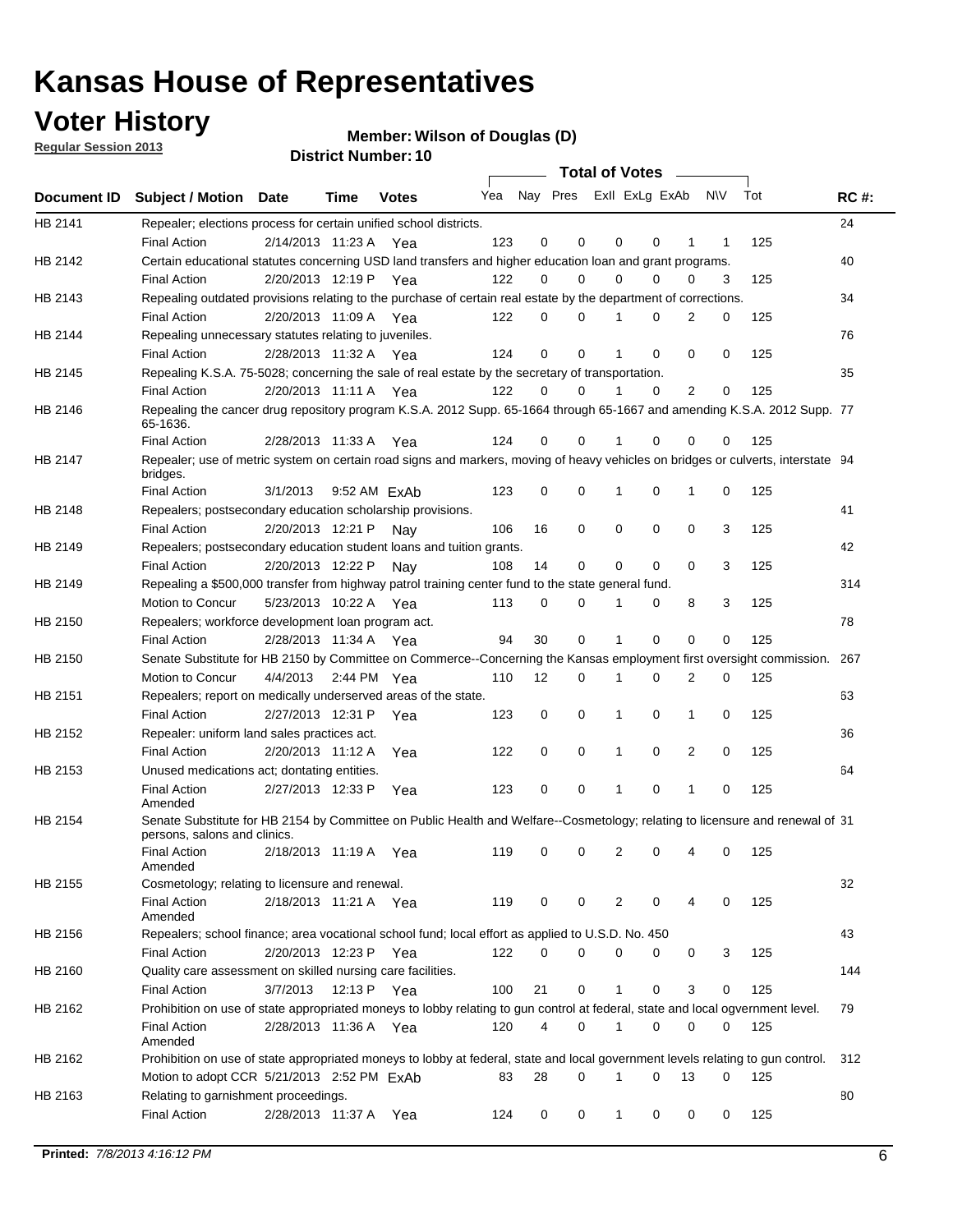## **Voter History**

**Member: Wilson of Douglas (D)** 

**Regular Session 2013**

|             |                                                                                                                                                                                                                                    |                       | ו הסעוווטנו וענוווט |              |     |          |          | <b>Total of Votes</b> |   | $\overline{\phantom{a}}$ |                |     |             |
|-------------|------------------------------------------------------------------------------------------------------------------------------------------------------------------------------------------------------------------------------------|-----------------------|---------------------|--------------|-----|----------|----------|-----------------------|---|--------------------------|----------------|-----|-------------|
| Document ID | <b>Subject / Motion Date</b>                                                                                                                                                                                                       |                       | Time                | <b>Votes</b> | Yea | Nay Pres |          | Exll ExLg ExAb        |   |                          | <b>NV</b>      | Tot | <b>RC#:</b> |
| HB 2164     | Relating to jurors; information disqualifying prospective juror from jury service.                                                                                                                                                 |                       |                     |              |     |          |          |                       |   |                          |                |     | 47          |
|             | <b>Final Action</b><br>Amended                                                                                                                                                                                                     | 2/25/2013 12:12 P     |                     | Nav          | 75  | 45       | 0        | 0                     | 0 | 0                        | 5              | 125 |             |
| HB 2164     | Juries and grand juries.                                                                                                                                                                                                           |                       |                     |              |     |          |          |                       |   |                          |                |     | 284         |
|             | Motion to Adopt CCR 4/5/2013                                                                                                                                                                                                       |                       | 5:53 PM             | Nav          | 92  | 28       | 0        | 2                     | 0 | $\overline{2}$           | 1              | 125 |             |
| HB 2166     | Sub HB 2166 by Committee on Judiciary -- Relating to the medical assistance recovery program.                                                                                                                                      |                       |                     |              |     |          |          |                       |   |                          |                |     | 165         |
|             | Final Action Sub Bill 3/19/2013 10:34 A Yea<br>Amended                                                                                                                                                                             |                       |                     |              | 112 | 11       | $\Omega$ |                       | 0 | 1                        | 0              | 125 |             |
| HB 2167     | Establishing Native American legislative day at the capitol.                                                                                                                                                                       |                       |                     |              |     |          |          |                       |   |                          |                |     | 54          |
|             | <b>Final Action</b>                                                                                                                                                                                                                | 2/26/2013 2:17 PM Yea |                     |              | 119 | 0        | $\Omega$ | 2                     | 0 | $\overline{2}$           | 2              | 125 |             |
| HB 2167     | Senate Substitute for HB 2167 by Committee on Federal and State Affairs -- Concerning fireworks; regulations thereof.                                                                                                              |                       |                     |              |     |          |          |                       |   |                          |                |     | 261         |
|             | Motion to Concur                                                                                                                                                                                                                   | 4/4/2013              | 11:11 A             | Nav          | 100 | 23       | 0        | 1                     | 0 | 1                        | 0              | 125 |             |
| HB 2169     | Allowing for proceedings to determine final disposition of prisoner's pending probation revocations.                                                                                                                               |                       |                     |              |     |          |          |                       |   |                          |                |     | 49          |
|             | <b>Final Action</b>                                                                                                                                                                                                                | 2/26/2013 2:10 PM Yea |                     |              | 119 | 0        | 0        | 0                     | 0 | 0                        | 6              | 125 |             |
| HB 2170     | Concerning sentencing dispositions, probation and postrelease supervision.                                                                                                                                                         |                       |                     |              |     |          |          |                       |   |                          |                |     | 110         |
|             | <b>Final Action</b><br>Amended                                                                                                                                                                                                     | 3/1/2013              | 10:23 A FxAb        |              | 79  | 44       | 0        | 1                     | 0 | 1                        | 0              | 125 |             |
| HB 2170     | Concerning sentencing dispositions, probation and postrelease supervision.                                                                                                                                                         |                       |                     |              |     |          |          |                       |   |                          |                |     | 256         |
|             | Motion to Concur                                                                                                                                                                                                                   | 4/1/2013              | 10:54 A             | Nay          | 75  | 44       | 0        | 1                     | 0 | $\overline{2}$           | 3              | 125 |             |
| HB 2172     | Cemeteries; cemetery corporations and cemetery merchandise.                                                                                                                                                                        |                       |                     |              |     |          |          |                       |   |                          |                |     | 81          |
|             | <b>Final Action</b><br>Amended                                                                                                                                                                                                     | 2/28/2013 11:38 A Yea |                     |              | 124 | 0        | 0        | 1                     | 0 | $\Omega$                 | 0              | 125 |             |
| HB 2176     | The Eisenhower foundation license plate.                                                                                                                                                                                           |                       |                     |              |     |          |          |                       |   |                          |                |     | 57          |
|             | <b>Final Action</b>                                                                                                                                                                                                                | 2/27/2013 12:11 P     |                     | Yea          | 112 | 11       | $\Omega$ | 0                     | 0 | 1                        | 1              | 125 |             |
| HB 2177     | Relating to motor carriers; concerning safety rules and regulations; certificates of convenience and necessity; transportation of 55<br>certain materials.                                                                         |                       |                     |              |     |          |          |                       |   |                          |                |     |             |
|             | <b>Final Action</b><br>Amended                                                                                                                                                                                                     | 2/26/2013 2:18 PM Yea |                     |              | 119 | 0        | $\Omega$ | 2                     | 0 | $\overline{2}$           | $\overline{2}$ | 125 |             |
| HB 2179     | Amending the secretary of labor's role of taking assignment of wage claims.                                                                                                                                                        |                       |                     |              |     |          |          |                       |   |                          |                |     | 111         |
|             | <b>Final Action</b><br>Amended                                                                                                                                                                                                     | 3/1/2013              | 10:24 A ExAb        |              | 87  | 36       | 0        | 1                     | 0 | 1                        | 0              | 125 |             |
| HB 2181     | Authorizing licensing bodies to accept certain online distance education courses towards licensure for military service member 55<br>applicants                                                                                    |                       |                     |              |     |          |          |                       |   |                          |                |     |             |
|             | <b>Final Action</b>                                                                                                                                                                                                                | 2/27/2013 12:34 P     |                     | Yea          | 123 | 0        | 0        |                       | 0 | 1                        | 0              | 125 |             |
| HB 2182     | Relating to grand juries.                                                                                                                                                                                                          |                       |                     |              |     |          |          |                       |   |                          |                |     | 152         |
|             | <b>Final Action</b><br>Amended                                                                                                                                                                                                     | 3/13/2013 11:20 A     |                     | Nav          | 100 | 24       | 0        | 0                     | 0 | 1                        | 0              | 125 |             |
| HB 2183     | Substitute HB 2183 by Committee on Health and Human Services - - designation and control of infectious and contagious<br>diseases.                                                                                                 |                       |                     |              |     |          |          |                       |   |                          |                |     | 112         |
|             | Final Action Sub Bill 3/1/2013<br>Amended                                                                                                                                                                                          |                       | 10:26 A ExAb        |              | 122 | 1        | 0        | 1                     | 0 | 1                        | 0              | 125 |             |
| HB 2183     | Substitute HB 2183 by Committee on Health and Human Services -- department of health and environment statutory duties<br>and functions, infectious and contagious diseases, laboratory services, health information technology and |                       |                     |              |     |          |          |                       |   |                          |                |     | 297         |
|             | Motion to Adopt CCR 4/5/2013                                                                                                                                                                                                       |                       | 9:37 PM Yea         |              | 120 | 0        | 0        | 2                     | 0 | 2                        | 1              | 125 |             |
| HB 2185     | Consolidation of citites and counties; dual majority vote.                                                                                                                                                                         |                       |                     |              |     |          |          |                       |   |                          |                |     | 113         |
|             | <b>Final Action</b><br>Amended                                                                                                                                                                                                     | 3/1/2013              | 10:27 A ExAb        |              | 119 | 4        | 0        | 1                     | 0 | $\mathbf{1}$             | 0              | 125 |             |
| HB 2193     | Public facilities; accessiblity standards for disabled persons.                                                                                                                                                                    |                       |                     |              |     |          |          |                       |   |                          |                |     | 145         |
|             | <b>Final Action</b>                                                                                                                                                                                                                | 3/7/2013              | 12:14 P             | Yea          | 121 | 0        | 0        | 1                     | 0 | 3                        | 0              | 125 |             |
| HB 2195     | Claims against the state; 2012 Joint Committee recommendations.                                                                                                                                                                    |                       |                     |              |     |          |          |                       |   |                          |                |     | 146         |
|             | <b>Final Action</b><br>Amended                                                                                                                                                                                                     | 3/7/2013              | 12:16 P Yea         |              | 110 | 10       | 0        | 1                     | 0 | 3                        | 1              | 125 |             |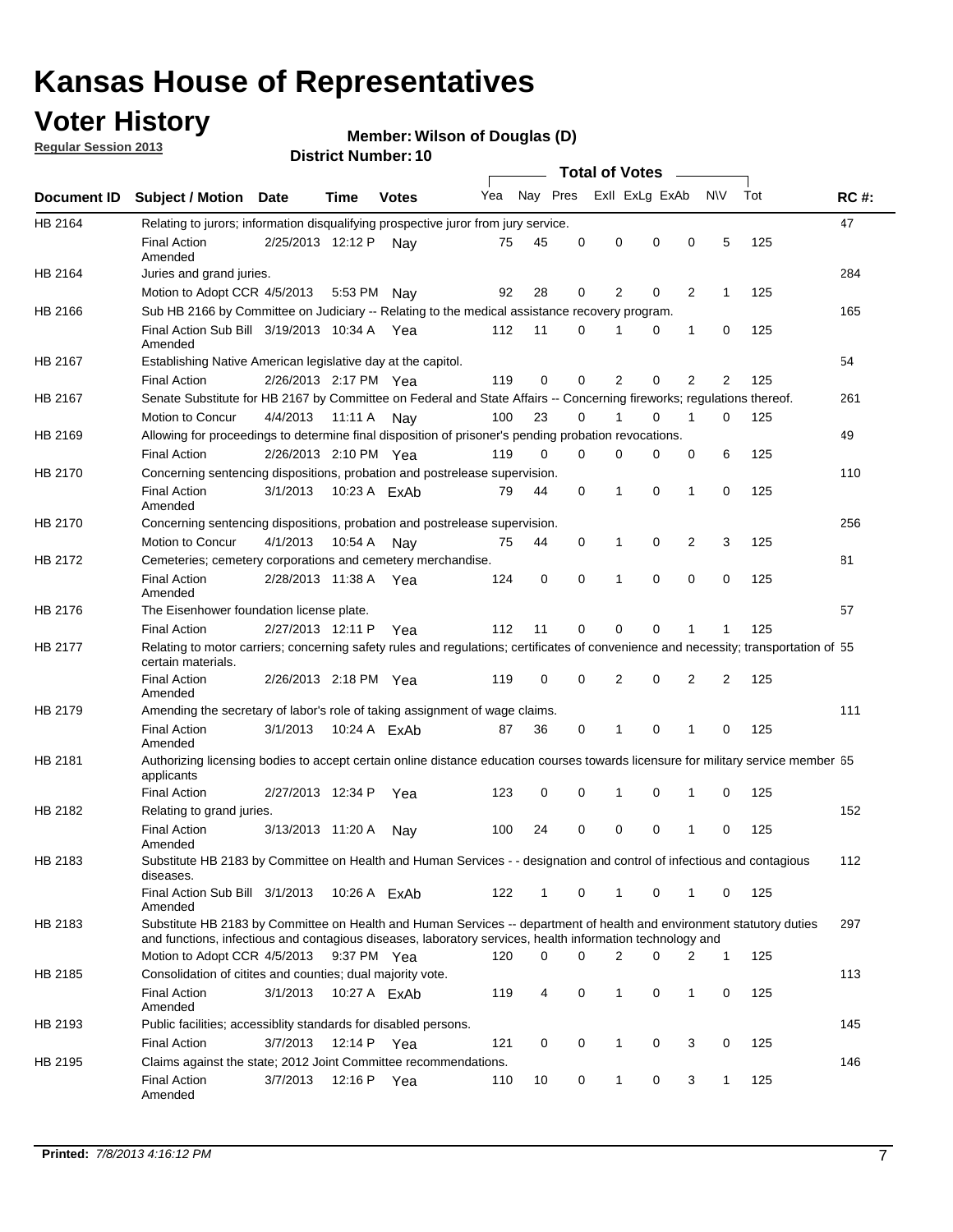## **Voter History**

**Member: Wilson of Douglas (D)** 

**Regular Session 2013**

|                |                                                                                                                                                                                                                |                       |             |              |     |             |          | <b>Total of Votes</b> |   |                |              |     |             |
|----------------|----------------------------------------------------------------------------------------------------------------------------------------------------------------------------------------------------------------|-----------------------|-------------|--------------|-----|-------------|----------|-----------------------|---|----------------|--------------|-----|-------------|
| Document ID    | <b>Subject / Motion Date</b>                                                                                                                                                                                   |                       | Time        | <b>Votes</b> | Yea | Nay Pres    |          | Exll ExLg ExAb        |   |                | <b>NV</b>    | Tot | <b>RC#:</b> |
| HB 2197        | Kansas state high school activities association; membership of board of directors and executive board.                                                                                                         |                       |             |              |     |             |          |                       |   |                |              |     | 249         |
|                | <b>Emergency Final</b><br><b>Action Amend</b>                                                                                                                                                                  | 3/26/2013 8:46 PM Nay |             |              | 69  | 53          | 0        |                       | 0 | 2              | 0            | 125 |             |
| HB 2199        | Second amendment protection act.                                                                                                                                                                               |                       |             |              |     |             |          |                       |   |                |              |     | 157         |
|                | <b>Final Action</b><br>Amended                                                                                                                                                                                 | 3/14/2013 11:34 A     |             | Nav          | 94  | 29          | 0        | 0                     | 0 | 2              | 0            | 125 |             |
| HB 2199        | Senate Substitute for HB 2199 by Committee on Federal and State Affairs--Secretary of Administration; successor; diretor of<br>accounts and reports; certain rules and regulations; Kansas liquor control act. |                       |             |              |     |             |          |                       |   |                |              |     | 313         |
|                | Motion to adopt CCR 5/22/2013 2:17 PM ExAb                                                                                                                                                                     |                       |             |              | 89  | 23          | 0        | 1                     | 0 | 12             | 0            | 125 |             |
| HB 2200        | Executive chief information technology officer; office of information tehcnology services.                                                                                                                     |                       |             |              |     |             |          |                       |   |                |              |     | 114         |
|                | <b>Final Action</b><br>Amended                                                                                                                                                                                 | 3/1/2013              |             | 10:28 A ExAb | 121 | 2           | 0        | 1                     | 0 | 1              | 0            | 125 |             |
| HB 2201        | Telecommunications; regulation by the state corporation commission and distributions from the Kansas universal service<br>fund.                                                                                |                       |             |              |     |             |          |                       |   |                |              |     | 33          |
|                | <b>Final Action</b><br>Amended                                                                                                                                                                                 | 2/18/2013 11:24 A     |             | Yea          | 118 | 1           | 0        | 2                     | 0 | 4              | 0            | 125 |             |
| HB 2201        | Telecommunications; regulation by the state corporation commission and distributions from the Kansas universal service<br>fund.                                                                                |                       |             |              |     |             |          |                       |   |                |              |     | 278         |
|                | Motion to Adopt CCR 4/5/2013                                                                                                                                                                                   |                       | 12:57 P     | Yea          | 99  | 20          | 0        | 2                     | 0 | 3              | $\mathbf{1}$ | 125 |             |
| HB 2202        | Providing automatic relief from certain motor carrier restrictions upon the governor's declaration of emergency.                                                                                               |                       |             |              |     |             |          |                       |   |                |              |     | 44          |
|                | <b>Final Action</b><br>Amended                                                                                                                                                                                 | 2/20/2013 12:25 P     |             | Yea          | 122 | 0           | 0        | 0                     | 0 | 0              | 3            | 125 |             |
| HB 2203        | Relating to exercise of religion.                                                                                                                                                                              |                       |             |              |     |             |          |                       |   |                |              |     | 115         |
|                | <b>Final Action</b><br>Amended                                                                                                                                                                                 | 3/1/2013              |             | 10:31 A ExAb | 109 | 14          | 0        | 1                     | 0 | 1              | 0            | 125 |             |
| HB 2203        | Relating to exercise of religion.                                                                                                                                                                              |                       |             |              |     |             |          |                       |   |                |              |     | 200         |
|                | Motion to Concur                                                                                                                                                                                               | 3/25/2013 9:41 AM Yea |             |              | 109 | 12          | 0        | 2                     | 0 | 2              | 0            | 125 |             |
| HB 2204        | Relating to redemption of real property.                                                                                                                                                                       |                       |             |              |     |             |          |                       |   |                |              |     | 116         |
|                | <b>Final Action</b><br>Amended                                                                                                                                                                                 | 3/1/2013              |             | 10:32 A ExAb | 123 | $\mathbf 0$ | 0        | 1                     | 0 | $\mathbf{1}$   | 0            | 125 |             |
| HB 2204        | Extending the judicial branch surcharge for two years.                                                                                                                                                         |                       |             |              |     |             |          |                       |   |                |              |     | 308         |
|                | Motion to adopt CCR 5/13/2013 10:38 A Yea                                                                                                                                                                      |                       |             |              | 121 | 1           | 0        | 0                     | 0 | 3              | 0            | 125 |             |
| HB 2205        | Adoption hearings; time and waiver of notice.                                                                                                                                                                  |                       |             |              |     |             |          |                       |   |                |              |     | 117         |
|                | <b>Final Action</b><br>Amended                                                                                                                                                                                 | 3/1/2013              |             | 10:33 A ExAb | 123 | 0           | 0        | 1                     | 0 | 1              | 0            | 125 |             |
| HB 2207        | Substitute HB 2207 by Committee on Agriculture and Natural Resources--Amending provisions relating to the regulation and<br>certification of animal feeding facilities.                                        |                       |             |              |     |             |          |                       |   |                |              |     | 56          |
|                | Final Action Sub Bill 2/26/2013 2:20 PM Yea                                                                                                                                                                    |                       |             |              | 119 | 0           | 0        | 2                     | 0 | $\overline{2}$ | 2            | 125 |             |
| <b>HB 2207</b> | Substitute HB 2207 by Committee on Agriculture and Natural Resources--Amending provisions relating to the regulation and 257<br>certification of animal feeding facilities.                                    |                       |             |              |     |             |          |                       |   |                |              |     |             |
|                | Motion to Concur                                                                                                                                                                                               | 4/1/2013              | 2:23 PM Yea |              | 119 | 0           | 0        | 1                     | 0 | 3              | 2            | 125 |             |
| HB 2209        | Amendments to the Kansas offender registration act.                                                                                                                                                            |                       |             |              |     |             |          |                       |   |                |              |     | 66          |
|                | <b>Final Action</b><br>Amended                                                                                                                                                                                 | 2/27/2013 12:35 P Yea |             |              | 123 | 0           | 0        | $\mathbf{1}$          | 0 | $\mathbf{1}$   | 0            | 125 |             |
| HB 2210        | Elections; change of party affiliation.                                                                                                                                                                        |                       |             |              |     |             |          |                       |   |                |              |     | 132         |
|                | <b>Emergency Final</b><br><b>Action Amend</b>                                                                                                                                                                  | 3/1/2013              |             | 1:02 PM ExAb | 72  | 49          | 0        |                       | 0 | 1              | 2            | 125 |             |
| HB 2212        | Concerning the requirements to receiving a service grant through the veterans claims assistance program.                                                                                                       |                       |             |              |     |             |          |                       |   |                |              |     | 118         |
|                | <b>Final Action</b>                                                                                                                                                                                            | 3/1/2013              |             | 10:34 A ExAb | 123 | 0           | 0        | $\mathbf{1}$          | 0 | 1              | 0            | 125 |             |
| HB 2213        | Member elections and retirement benefit determinations and one-time payments under KPERS act of 2015.                                                                                                          |                       |             |              |     |             |          |                       |   |                |              |     | 27          |
|                | <b>Final Action</b><br>Amended                                                                                                                                                                                 | 2/15/2013 11:19 A Yea |             |              | 115 | 0           | 0        | 2                     | 2 | 3              | 3            | 125 |             |
| HB 2213        | Member elections and retirement benefit determinations and one-time payments under KPERS act of 2015.<br>Motion to adopt CCR 5/20/2013 2:11 PM Yea                                                             |                       |             |              | 104 | $\Omega$    | $\Omega$ | 1                     | 0 | 16             | 4            | 125 | 311         |
|                |                                                                                                                                                                                                                |                       |             |              |     |             |          |                       |   |                |              |     |             |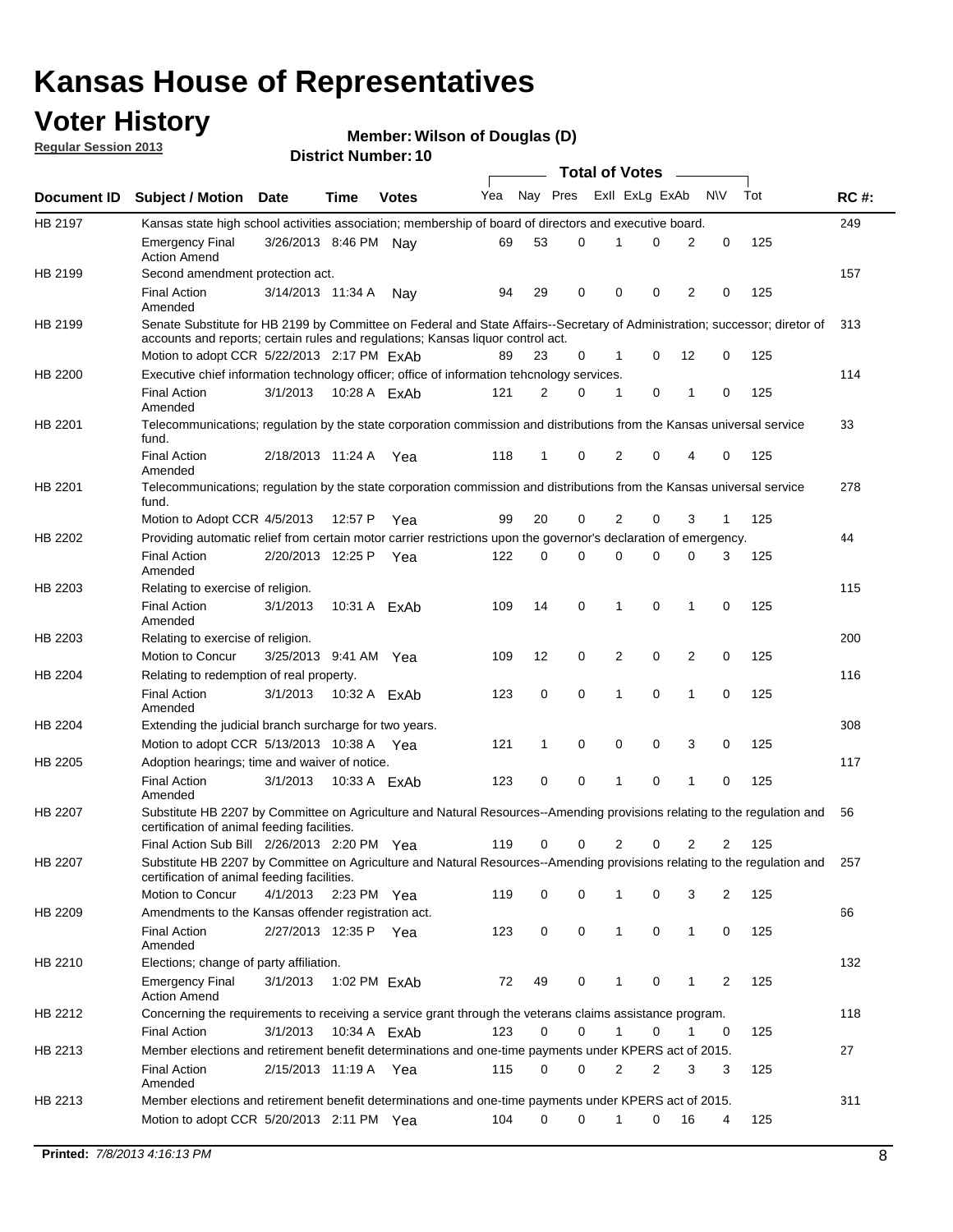## **Voter History**

**Member: Wilson of Douglas (D)** 

**Regular Session 2013**

|                    |                                                                                                                                                                                                       |                       |         | טו הסעוווטנו ועוווט |              |    |   | <b>Total of Votes</b> |          | $\sim$         |                |     |     |
|--------------------|-------------------------------------------------------------------------------------------------------------------------------------------------------------------------------------------------------|-----------------------|---------|---------------------|--------------|----|---|-----------------------|----------|----------------|----------------|-----|-----|
| <b>Document ID</b> | <b>Subject / Motion Date</b>                                                                                                                                                                          |                       | Time    | <b>Votes</b>        | Yea Nay Pres |    |   | Exll ExLg ExAb        |          |                | <b>NV</b>      | Tot | RC# |
| HB 2216            | Repealing certain joint committees and amending related statutes; amending the joint committees on special claims against<br>the state.                                                               |                       |         |                     |              |    |   |                       |          |                |                |     | 119 |
|                    | <b>Final Action</b><br>Amended                                                                                                                                                                        | 3/1/2013              |         | 10:36 A ExAb        | 91           | 32 | 0 | 1                     | 0        | 1              | 0              | 125 |     |
| HB 2216            | Repealing certain joint committees and amending related statutes; amending the joint committees on special claims against<br>the state.                                                               |                       |         |                     |              |    |   |                       |          |                |                |     | 323 |
|                    | Motion to adopt CCR 6/2/2013                                                                                                                                                                          |                       | 12:18 A | Nav                 | 81           | 28 | 0 | 1                     | 0        | 6              | 9              | 125 |     |
| HB 2217            | Creating the crime of female genital mutilation and setting the penalty.                                                                                                                              |                       |         |                     |              |    |   |                       |          |                |                |     | 120 |
|                    | <b>Final Action</b><br>Amended                                                                                                                                                                        | 3/1/2013              |         | 10:37 A ExAb        | 123          | 0  | 0 | 1                     | 0        | $\mathbf{1}$   | 0              | 125 |     |
| HB 2218            | Driving under the influence of alcohol or drugs; tests; implied consent; administrative hearings.                                                                                                     |                       |         |                     |              |    |   |                       |          |                |                |     | 82  |
|                    | <b>Final Action</b>                                                                                                                                                                                   | 2/28/2013 11:40 A Yea |         |                     | 124          | 0  | 0 |                       | 0        | 0              | 0              | 125 |     |
| HB 2218            | Driving under the influence of alcohol or drugs; boating under the influence of alcohol or drugs; tests; implied consent;<br>administrative hearings; aggravated battery DUI.                         |                       |         |                     |              |    |   |                       |          |                |                |     | 303 |
|                    | Motion to adopt CCR 5/9/2013                                                                                                                                                                          |                       | 11:46 A | Yea                 | 120          | 2  | 0 | 1                     | 0        | 1              | 1              | 125 |     |
| HB 2221            | Enacting the equal access act; school employees; professional employees organization.                                                                                                                 |                       |         |                     |              |    |   |                       |          |                |                |     | 83  |
|                    | <b>Final Action</b>                                                                                                                                                                                   | 2/28/2013 11:42 A Nay |         |                     | 71           | 53 | 0 | 1                     | 0        | 0              | 0              | 125 |     |
| HB 2222            | School districts; bullying policies.                                                                                                                                                                  |                       |         |                     |              |    |   |                       |          |                |                |     | 141 |
|                    | <b>Emergency Final</b><br><b>Action Amend</b>                                                                                                                                                         | 3/1/2013              |         | 1:13 PM ExAb        | 119          | 1  | 1 | 1                     | 0        | 1              | $\overline{2}$ | 125 |     |
| <b>HB 2228</b>     | Decreased employer payments to group insurance reserve fund for KPERS plan of death and long-term disability benefits<br>during fiscal years 2014 and 2015.                                           |                       |         |                     |              |    |   |                       |          |                |                |     | 28  |
|                    | <b>Final Action</b><br>Amended                                                                                                                                                                        | 2/15/2013 11:21 A     |         | Yea                 | 115          | 0  | 0 | 2                     | 2        | 3              | 3              | 125 |     |
| HB 2231            | Substitute HB 2231 by Committee on Appropriations - Appropriations for FY 2014, FY 2015, FY 2016, FY 2017 and FY 2018<br>for various state agencies; capital improvement projects.                    |                       |         |                     |              |    |   |                       |          |                |                |     | 177 |
|                    | Final Action Sub Bill 3/20/2013 10:29 A<br>Amended                                                                                                                                                    |                       |         | Nav                 | 68           | 55 | 0 |                       | 0        | 1              | 0              | 125 |     |
| HB 2234            | Contracts between the Kansas turnpike authority and the Kansas department of transportation.                                                                                                          |                       |         |                     |              |    |   |                       |          |                |                |     | 151 |
|                    | <b>Final Action</b><br>Amended                                                                                                                                                                        | 3/11/2013 11:16 A     |         | Nav                 | 81           | 41 | 0 | 0                     | 1        | $\overline{2}$ | 0              | 125 |     |
| HB 2234            | Naming the secretary of transportation as the director of operations of the Kansas turnpike authority; pertaining to certain<br>contracts between the authority and the department of transportation. |                       |         |                     |              |    |   |                       |          |                |                |     | 299 |
|                    | Motion to Adopt CCR 4/5/2013                                                                                                                                                                          |                       | 10:12 P | Nav                 | 76           | 44 | 0 | 2                     | 0        | 2              | 1              | 125 |     |
| <b>HB 2244</b>     | Taxation of watercraft.<br><b>Emergency Final</b>                                                                                                                                                     | 3/26/2013 8:49 PM     |         | Nay                 | 107          | 15 | 0 | 1                     | 0        | 2              | 0              | 125 | 250 |
| HB 2249            | <b>Action Amend</b><br>City annexation of fire district land; double taxation; refund.                                                                                                                |                       |         |                     |              |    |   |                       |          |                |                |     | 121 |
|                    | Final Action 3/1/2013 10:39 A ExAb<br>Amended                                                                                                                                                         |                       |         |                     | 101          | 22 | 0 | $\mathbf{1}$          | $\Omega$ | $\mathbf{1}$   | 0              | 125 |     |
| HB 2249            | Certain property issues; fire districts; historic preservation; solid waste.                                                                                                                          |                       |         |                     |              |    |   |                       |          |                |                |     | 310 |
|                    | Motion to Adopt CCR 5/17/2013 10:25 A Nav                                                                                                                                                             |                       |         |                     | 92           | 18 | 0 | 1                     | 0        | 14             | 0              | 125 |     |
| HB 2252            | Eliminating the statute of limitations for prosecutions of rape and aggravated criminal sodomy.                                                                                                       |                       |         |                     |              |    |   |                       |          |                |                |     | 122 |
|                    | <b>Final Action</b><br>Amended                                                                                                                                                                        | 3/1/2013              |         | 10:40 A ExAb        | 123          | 0  | 0 |                       | 0        | 1              | 0              | 125 |     |
| HB 2253            | Abortion; prohibiting funding for abortion services; amending late-term abortion and woman's- right-to-know statutes.                                                                                 |                       |         |                     |              |    |   |                       |          |                |                |     | 178 |
|                    | <b>Final Action</b><br>Amended                                                                                                                                                                        | 3/20/2013 10:31 A     |         | Nav                 | 92           | 31 | 0 | 1                     | 0        | 1              | 0              | 125 |     |
| HB 2253            | Abortion; prohibiting funding for abortion services; amending late-term abortion and woman's- right-to-know statutes.                                                                                 |                       |         |                     |              |    |   |                       |          |                |                |     | 301 |
|                    | Motion to Adopt CCR 4/5/2013                                                                                                                                                                          |                       | 10:34 P | Nav                 | 90           | 30 | 0 | 2                     | 0        | 2              | 1              | 125 |     |
| HB 2255            | Economic development; investments in telecommunications machinery and equipment.                                                                                                                      |                       |         |                     |              |    |   |                       |          |                |                |     | 142 |
|                    | EFA Sub Bill<br>Amended                                                                                                                                                                               | 3/1/2013              |         | 1:15 PM ExAb        | 116          | 5  | 0 | -1                    | 0        | 1              | 2              | 125 |     |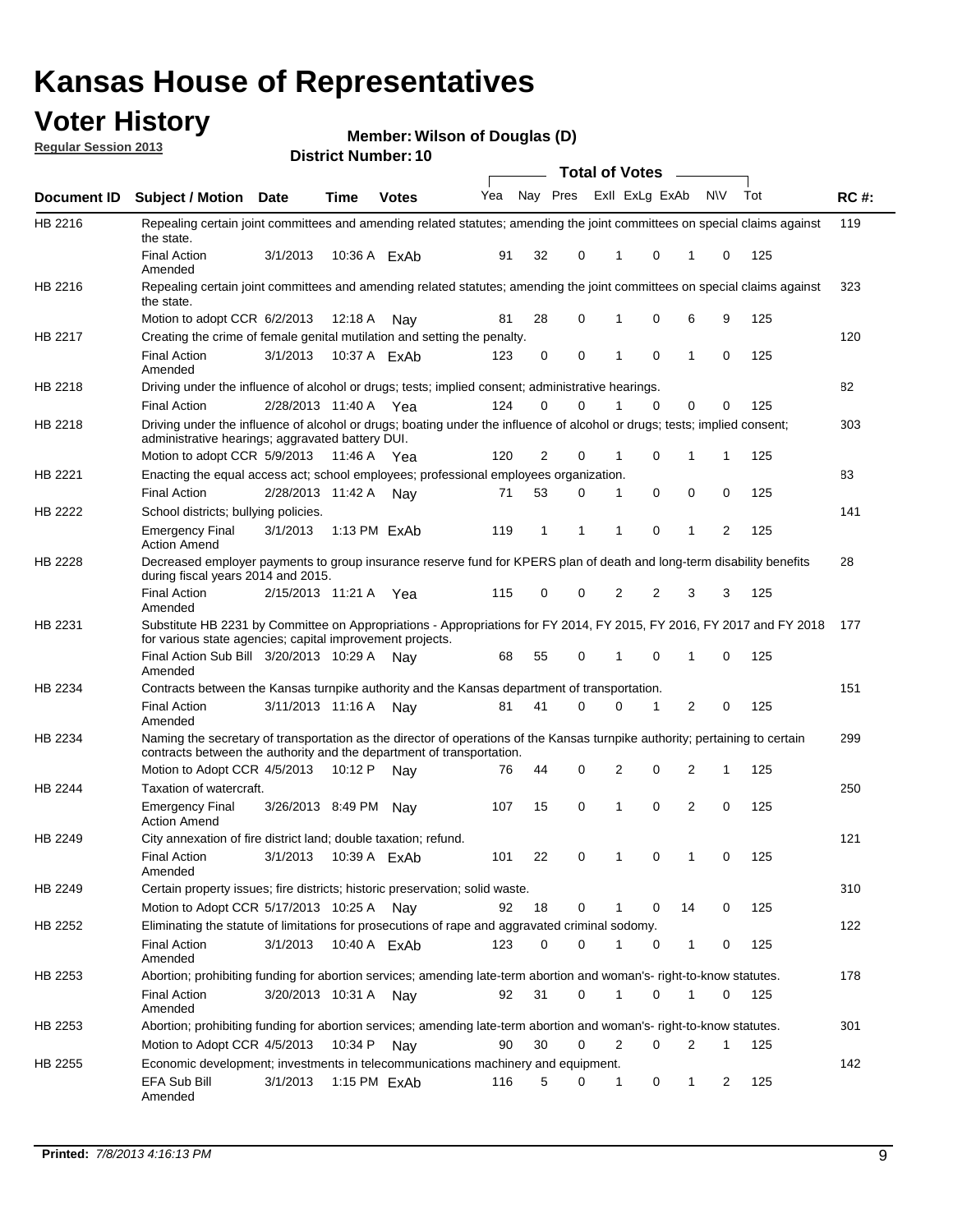## **Voter History**

**Member: Wilson of Douglas (D)** 

**Regular Session 2013**

|             |                                                                                                                                                                                       |                       | טו הסעוווטנו ועוווט |              |     |                         |             | <b>Total of Votes</b> |              | $\overline{\phantom{a}}$ |              |     |             |
|-------------|---------------------------------------------------------------------------------------------------------------------------------------------------------------------------------------|-----------------------|---------------------|--------------|-----|-------------------------|-------------|-----------------------|--------------|--------------------------|--------------|-----|-------------|
| Document ID | <b>Subject / Motion Date</b>                                                                                                                                                          |                       | <b>Time</b>         | <b>Votes</b> | Yea | Nay Pres Exll ExLg ExAb |             |                       |              |                          | <b>NV</b>    | Tot | <b>RC#:</b> |
| HB 2259     | Domestic relations; relating to dissolution of marriage;                                                                                                                              |                       |                     |              |     |                         |             |                       |              |                          |              |     | 58          |
|             | <b>Final Action</b>                                                                                                                                                                   | 2/27/2013 12:12 P     |                     | Yea          | 123 | 0                       | 0           | 1                     | 0            | 1                        | $\Omega$     | 125 |             |
| HB 2261     | Authorizing the expenditure of unencumbered balances held by school district; removing the cap for contingency reserve<br>fund.                                                       |                       |                     |              |     |                         |             |                       |              |                          |              |     | 48          |
|             | <b>Final Action</b><br>Amended                                                                                                                                                        | 2/25/2013 12:13 P     |                     | Yea          | 120 | 0                       | 0           | 0                     | 0            | 0                        | 5            | 125 |             |
| HB 2261     | School districts; expenditure of unencumbered bala ces; removing the cap for contingency reserve fund; establishing celebrate 305<br>freedom week; bullying policies. ies.            |                       |                     |              |     |                         |             |                       |              |                          |              |     |             |
|             | Motion to adopt CCR 5/9/2013                                                                                                                                                          |                       | 2:25 PM Yea         |              | 119 | 1                       | 0           |                       | 0            | 4                        | 0            | 125 |             |
| HB 2262     | Substitute HB 2262 by Committee on Appropriations - Amending the percentage amount that is deposited into the oil and gas 210<br>valuation depletion trust fund from 12.41% to 8.25%. |                       |                     |              |     |                         |             |                       |              |                          |              |     |             |
|             | Final Action Sub Bill 3/26/2013 9:58 AM Nay                                                                                                                                           |                       |                     |              | 96  | 23                      | 0           |                       | 0            | 5                        | 0            | 125 |             |
| HB 2267     | Income tax, credits, high performance incentive program; subtraction modifications, certain expenses related to living dinor<br>organ donations.                                      |                       |                     |              |     |                         |             |                       |              |                          |              |     | 252         |
|             | <b>Emergency Final</b><br><b>Action Amend</b>                                                                                                                                         | 3/26/2013 8:52 PM Nay |                     |              | 106 | 16                      | 0           | 1                     | 0            | 2                        | 0            | 125 |             |
| HB 2269     | John Bower memorial highway.                                                                                                                                                          |                       |                     |              |     |                         |             |                       |              |                          |              |     | 84          |
|             | <b>Final Action</b><br>Amended                                                                                                                                                        | 2/28/2013 11:44 A Yea |                     |              | 114 | 10                      | 0           | 1                     | 0            | 0                        | 0            | 125 |             |
| HB 2272     | Exempting IRB-purchased property from property taxatin without state ownerhsip requirement.                                                                                           |                       |                     |              |     |                         |             |                       |              |                          |              |     | 123         |
|             | <b>Final Action</b>                                                                                                                                                                   | 3/1/2013              | 10:41 A FxAb        |              | 123 | 0                       | 0           | 1                     | 0            | $\mathbf{1}$             | 0            | 125 |             |
| HB 2278     | Creating a penalty enhancement for the theft or burglary of a firearm.                                                                                                                |                       |                     |              |     |                         |             |                       |              |                          |              |     | 135         |
|             | <b>Emergency Final</b><br><b>Action Amend</b>                                                                                                                                         | 3/1/2013              | 1:06 PM ExAb        |              | 117 | 4                       | $\mathbf 0$ | 1                     | 0            | 1                        | 2            | 125 |             |
| HB 2280     | School districts; establishing celebrate freedom week and related curriculum.                                                                                                         |                       |                     |              |     |                         |             |                       |              |                          |              |     | 140         |
|             | <b>Emergency Final</b><br><b>Action Amend</b>                                                                                                                                         | 3/1/2013              | 1:12 PM ExAb        |              | 95  | 25                      | 1           | 1                     | 0            | 1                        | 2            | 125 |             |
| HB 2294     | Kansas uniform securities act.                                                                                                                                                        |                       |                     |              |     |                         |             |                       |              |                          |              |     | 124         |
|             | <b>Final Action</b>                                                                                                                                                                   | 3/1/2013              | 10:42 A ExAb        |              | 123 | 0                       | 0           | 1                     | 0            | $\mathbf{1}$             | 0            | 125 |             |
| HB 2296     | Campaign finance; permitted uses of campaign funds.                                                                                                                                   |                       |                     |              |     |                         |             |                       |              |                          |              |     | 148         |
|             | <b>Final Action</b>                                                                                                                                                                   | 3/8/2013              | 11:12 A Yea         |              | 120 | $\mathbf{1}$            | 0           | 0                     | $\mathbf{1}$ | 2                        | $\mathbf{1}$ | 125 |             |
| HB 2298     | Amending the crimes of interference with law enforcement and giving a false alarm.                                                                                                    |                       |                     |              |     |                         |             |                       |              |                          |              |     | 136         |
|             | <b>Emergency Final</b><br>Action                                                                                                                                                      | 3/1/2013              | 1:07 PM FxAb        |              | 121 | 0                       | 0           | 1                     | 0            | 1                        | 2            | 125 |             |
| HB 2302     | Relating to drug screening, criminal history record check and fingerprinting of certain persons and employees.                                                                        |                       |                     |              |     |                         |             |                       |              |                          |              |     | 85          |
|             | <b>Final Action</b><br>Amended                                                                                                                                                        | 2/28/2013 11:45 A     |                     | Yea          | 124 | 0                       | $\Omega$    | 1                     | 0            | 0                        | $\mathbf 0$  | 125 |             |
| HB 2303     | Relating to drivier's license fees; driving under the influence equipment fund.                                                                                                       |                       |                     |              |     |                         |             |                       |              |                          |              |     | 125         |
|             | <b>Final Action</b><br>Amended                                                                                                                                                        | 3/1/2013              | 10:44 A ExAb        |              | 113 | 10                      | 0           | 1                     | 0            | 1                        | 0            | 125 |             |
| HB 2305     | Kansas storage tank act and containment of underground storage tanks.                                                                                                                 |                       |                     |              |     |                         |             |                       |              |                          |              |     | 126         |
|             | <b>Final Action</b>                                                                                                                                                                   | 3/1/2013              | 10:45 A ExAb        |              | 123 | 0                       | 0           | 1                     | 0            | 1                        | 0            | 125 |             |
| HB 2305     | Kansas storage tank act and containment of underground storage tanks.                                                                                                                 |                       |                     |              |     |                         |             |                       |              |                          |              |     | 197         |
|             | Motion to Concur                                                                                                                                                                      | 3/22/2013 11:36 A     |                     | Yea          | 119 | 0                       | 0           | 2                     | 0            | 3                        | $\mathbf{1}$ | 125 |             |
| HB 2311     | Increasing delinquent registration fees.                                                                                                                                              |                       |                     |              |     |                         |             |                       |              |                          |              |     | 127         |
|             | <b>Final Action</b>                                                                                                                                                                   | 3/1/2013              | 10:50 A ExAb        |              | 24  | 99                      | 0           | $\mathbf{1}$          | 0            | 1                        | 0            | 125 |             |
| HB 2312     | Kansas uninsurable health insurance plan; increase in life time limit.                                                                                                                |                       |                     |              |     |                         |             |                       |              |                          |              |     | 95          |
|             | <b>Final Action</b>                                                                                                                                                                   | 3/1/2013              | 9:53 AM ExAb        |              | 123 | 0                       | 0           | 1                     | 0            | 1                        | 0            | 125 |             |
| HB 2318     | Authorizing use of motorcycle headlamp modulation systems and side lamps.                                                                                                             |                       |                     |              |     |                         |             |                       |              |                          |              |     | 128         |
|             | <b>Final Action</b><br>Amended                                                                                                                                                        | 3/1/2013              | 10:52 A ExAb        |              | 123 | 0                       | 0           | 1                     | 0            | 1                        | 0            | 125 |             |
| HB 2318     | Authorizing use of motorcycle headlamp modulation systems and side lamps.                                                                                                             |                       |                     |              |     |                         |             |                       |              |                          |              |     | 201         |
|             | Motion to Concur                                                                                                                                                                      | 3/25/2013 9:44 AM Yea |                     |              | 121 | 0                       | 0           | 2                     | 0            | 2                        | 0            | 125 |             |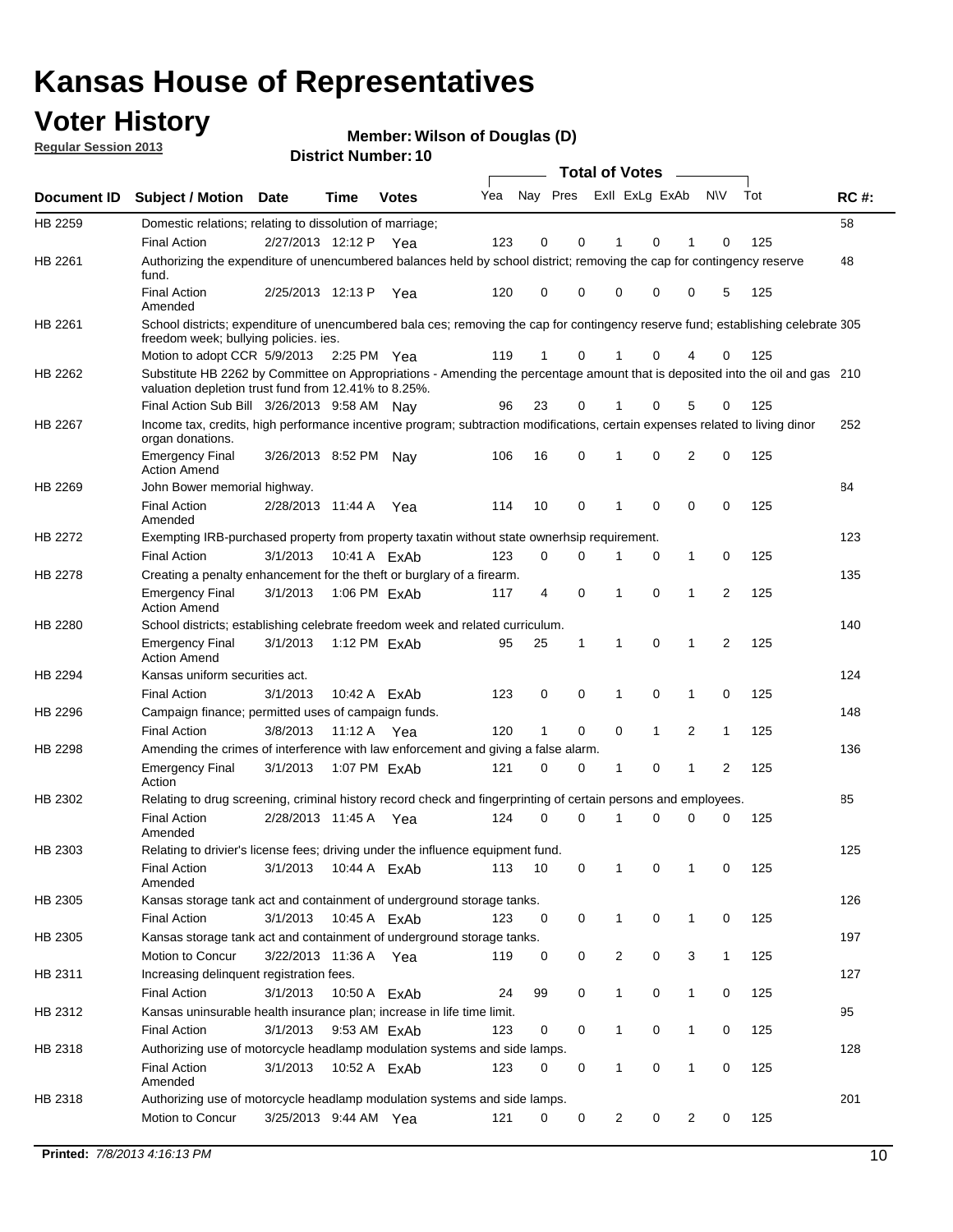## **Voter History**

**Regular Session 2013**

#### **Member: Wilson of Douglas (D)**

|                |                                                                                                                                                                                             |                       | ו הסעוווטנו ועווווטכו |              |     |                |             | Total of Votes  |   |             |                |     |             |
|----------------|---------------------------------------------------------------------------------------------------------------------------------------------------------------------------------------------|-----------------------|-----------------------|--------------|-----|----------------|-------------|-----------------|---|-------------|----------------|-----|-------------|
| Document ID    | <b>Subject / Motion Date</b>                                                                                                                                                                |                       | <b>Time</b>           | <b>Votes</b> | Yea | Nay Pres       |             | Exll ExLg ExAb  |   |             | N\V            | Tot | <b>RC#:</b> |
| HB 2319        | Creating the coalition of innovative districts act.                                                                                                                                         |                       |                       |              |     |                |             |                 |   |             |                |     | 149         |
|                | <b>Final Action</b><br>Amended                                                                                                                                                              | 3/8/2013              | 11:17 A Nay           |              | 74  | 47             | 0           | 0               | 1 | 3           | 0              | 125 |             |
| HB 2319        | Creating the coalition of innovative districts act.                                                                                                                                         |                       |                       |              |     |                |             |                 |   |             |                |     | 279         |
|                | Motion to Adopt CCR 4/5/2013                                                                                                                                                                |                       | 1:03 PM Nay           |              | 71  | 47             | 0           | 2               | 0 | 3           | 2              | 125 |             |
| HB 2322        | Relating to the division of health of the department of health and environment.                                                                                                             |                       |                       |              |     |                |             |                 |   |             |                |     | 86          |
|                | <b>Final Action</b><br>Amended                                                                                                                                                              | 2/28/2013 11:46 A Yea |                       |              | 118 | 6              | 0           | 1               | 0 | 0           | 0              | 125 |             |
| HB 2326        | VoIP and IP enabled services.                                                                                                                                                               |                       |                       |              |     |                |             |                 |   |             |                |     | 129         |
|                | <b>Final Action</b><br>Amended                                                                                                                                                              | 3/1/2013              | 10:53 A ExAb          |              | 123 | 0              | 0           | 1               | 0 | 1           | 0              | 125 |             |
| HB 2338        | Courts; docket fees.                                                                                                                                                                        |                       |                       |              |     |                |             |                 |   |             |                |     | 211         |
|                | <b>Final Action</b><br>Amended                                                                                                                                                              | 3/26/2013 10:00 A     |                       | Nav          | 67  | 52             | 0           | 1               | 0 | 5           | 0              | 125 |             |
| HB 2339        | Allowing insurers to return premiums to a policyholder separate from the notice of an adverse underwriting decision.                                                                        |                       |                       |              |     |                |             |                 |   |             |                |     | 67          |
|                | <b>Final Action</b>                                                                                                                                                                         | 2/28/2013 11:16 A Yea |                       |              | 124 | 0              | 0           |                 | 0 | 0           | 0              | 125 |             |
| HB 2339        | Combining life insurance with certain additional health related riders, insurance agents-lines of insurance, health insurance for 287<br>certain firefighters and law enforcement officers. |                       |                       |              |     |                |             |                 |   |             |                |     |             |
|                | Motion to Adopt CCR 4/5/2013 7:15 PM Yea                                                                                                                                                    |                       |                       |              | 116 | $\overline{4}$ | 0           | 2               | 0 | 2           | 1              | 125 |             |
| HB 2343        | Relating to the secretary of health and environment; office of laboratory services.                                                                                                         |                       |                       |              |     |                |             |                 |   |             |                |     | 130         |
|                | <b>Final Action</b>                                                                                                                                                                         | 3/1/2013              | 10:54 A ExAb          |              | 89  | 34             | 0           | 1               | 0 | 1           | 0              | 125 |             |
| HB 2349        | School districts; audit by legislative post audit committee.                                                                                                                                |                       |                       |              |     |                |             |                 |   |             |                |     | 87          |
|                | <b>Final Action</b><br>Amended                                                                                                                                                              | 2/28/2013 11:48 A Yea |                       |              | 120 | $\overline{4}$ | 0           | 1               | 0 | 0           | 0              | 125 |             |
| HB 2349        | School districts; audit by legislative post audit committee.                                                                                                                                |                       |                       |              |     |                |             |                 |   |             |                |     | 291         |
|                | Motion to Concur                                                                                                                                                                            | 4/5/2013              | 7:55 PM Yea           |              | 118 | $\overline{2}$ | 0           | 2               | 0 | 2           | 1              | 125 |             |
| HB 2352        | Maximum benefits increased for certain members of the Kansas police and firemen's retirement system.                                                                                        |                       |                       |              |     |                |             |                 |   |             |                |     | 88          |
|                | <b>Final Action</b>                                                                                                                                                                         | 2/28/2013 11:49 A Yea |                       |              | 124 | 0              | 0           | 1               | 0 | 0           | 0              | 125 |             |
| HB 2353        | Adding certain controlled substances as schedule I drugs.                                                                                                                                   |                       |                       |              |     |                |             |                 |   |             |                |     | 138         |
|                | <b>Emergency Final</b><br>Action                                                                                                                                                            | 3/1/2013              | 1:09 PM ExAb          |              | 121 | 0              | $\mathbf 0$ | 1               | 0 | $\mathbf 1$ | 2              | 125 |             |
| HB 2357        | 242nd engineer company ae" KS army national guard ae" membrial highway.                                                                                                                     |                       |                       |              |     |                |             |                 |   |             |                |     | 96          |
|                | <b>Final Action</b>                                                                                                                                                                         | 3/1/2013              | 9:54 AM ExAb          |              | 123 | 0              | 0           | 1               | 0 | 1           | 0              | 125 |             |
| <b>HB 2357</b> | 242nd engineer company-KS army national guard- highway.                                                                                                                                     |                       |                       |              |     |                |             |                 |   |             |                |     | 202         |
|                | Motion to Concur                                                                                                                                                                            | 3/25/2013 9:47 AM Yea |                       |              | 121 | 0              | 0           | 2               | 0 | 2           | 0              | 125 |             |
| HB 2363        | Exempting certain aggregate mining operations from department of health and environment regulations.                                                                                        |                       |                       |              |     |                |             |                 |   |             |                |     | 131         |
|                | Final Action 3/1/2013 10:56 A ExAb<br>Amended                                                                                                                                               |                       |                       |              |     |                |             | 123 0 0 1 0 1 0 |   |             |                | 125 |             |
| HB 2363        | Water; wastewater regulations for sand and gravel; streams, dams and water obstructions.                                                                                                    |                       |                       |              |     |                |             |                 |   |             |                |     | 280         |
|                | Motion to Adopt CCR 4/5/2013 1:10 PM Yea                                                                                                                                                    |                       |                       |              | 119 | 0              | 0           | 2               | 0 | 3           | 1              | 125 |             |
| HB 2368        | Relating to the governor's mental health services planning council.                                                                                                                         |                       |                       |              |     |                |             |                 |   |             |                |     | 137         |
|                | <b>Emergency Final</b><br><b>Action Amend</b>                                                                                                                                               | 3/1/2013              | 1:08 PM ExAb          |              | 121 | 0              | 0           | 1               | 0 | 1           | $\overline{2}$ | 125 |             |
| HB 2377        | Relating to court fees and costs; judicial branch surcharge fund.                                                                                                                           |                       |                       |              |     |                |             |                 |   |             |                |     | 212         |
|                | <b>Final Action</b>                                                                                                                                                                         | 3/26/2013 10:01 A Yea |                       |              | 118 | 1              | 0           |                 | 0 | 5           | 0              | 125 |             |
| HB 2378        | Sales tax exemption for sales of certain machinery and equipment used for surface mining activities.                                                                                        |                       |                       |              |     |                |             |                 |   |             |                |     | 251         |
|                | <b>Emergency Final</b><br><b>Action Amend</b>                                                                                                                                               | 3/26/2013 8:51 PM Yea |                       |              | 104 | 18             | 0           | 1               | 0 | 2           | 0              | 125 |             |
| HB 2381        | Election campaign finance; removing certain limitations to contributions made during legislative sessions.                                                                                  |                       |                       |              |     |                |             |                 |   |             |                |     | 198         |
|                | <b>Final Action</b>                                                                                                                                                                         | 3/25/2013 9:30 AM Nay |                       |              | 100 | 21             | 0           | 2               | 0 | 2           | 0              | 125 |             |
|                | Amended                                                                                                                                                                                     |                       |                       |              |     |                |             |                 |   |             |                |     |             |
| HB 2387        | Clarifying that felony murder is not a lesser included offense of capital murder.                                                                                                           |                       |                       |              |     |                |             |                 |   |             |                |     | 213         |
|                | <b>Final Action</b>                                                                                                                                                                         | 3/26/2013 10:02 A Yea |                       |              | 117 | $\overline{2}$ | 0           | 1               | 0 | 5           | 0              | 125 |             |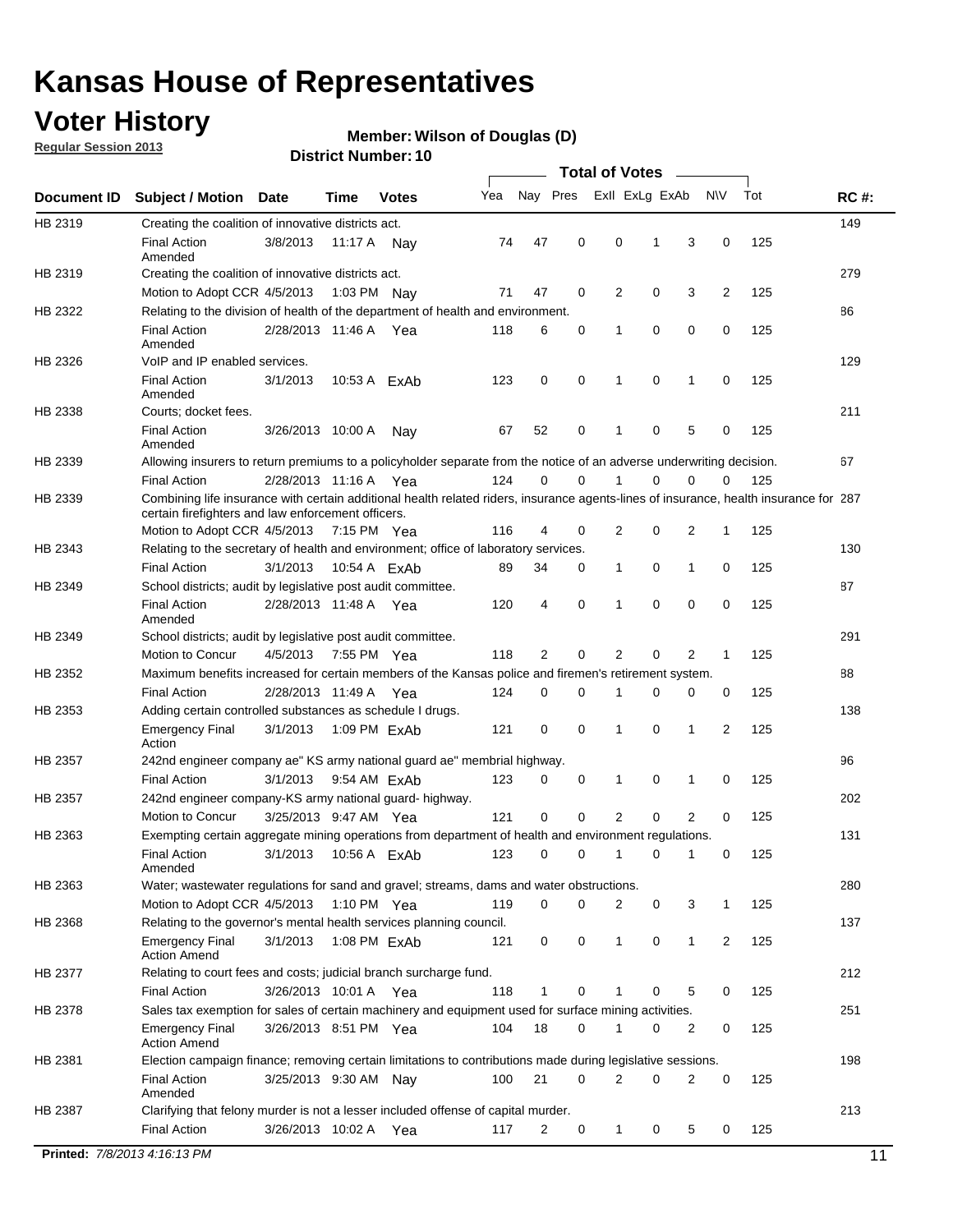## **Voter History**

**Member: Wilson of Douglas (D)** 

**Regular Session 2013**

|                 |                                                                                                                                                                                                                                                  |                       |         |              |     |              |   | <b>Total of Votes</b> |             |   |              |     |             |
|-----------------|--------------------------------------------------------------------------------------------------------------------------------------------------------------------------------------------------------------------------------------------------|-----------------------|---------|--------------|-----|--------------|---|-----------------------|-------------|---|--------------|-----|-------------|
| Document ID     | <b>Subject / Motion</b>                                                                                                                                                                                                                          | <b>Date</b>           | Time    | <b>Votes</b> | Yea | Nay Pres     |   | Exll ExLg ExAb        |             |   | <b>NV</b>    | Tot | <b>RC#:</b> |
| HB 2389         | Capital murder; notice of intent to seek the death penalty.                                                                                                                                                                                      |                       |         |              |     |              |   |                       |             |   |              |     | 214         |
|                 | <b>Final Action</b>                                                                                                                                                                                                                              | 3/26/2013 10:03 A     |         | Yea          | 118 | 1            | 0 | 1                     | 0           | 5 | 0            | 125 |             |
| HB 2391         | School finance; amount of tax levy authorized to finance ancillary school facilities.                                                                                                                                                            |                       |         |              |     |              |   |                       |             |   |              |     | 237         |
|                 | <b>Emergency Final</b><br><b>Action Amend</b>                                                                                                                                                                                                    | 3/26/2013 8:30 PM Nay |         |              | 64  | 57           | 0 | $\mathbf{1}$          | 0           | 2 | 1            | 125 |             |
| HB 2391         | Senate Substitute for HB 2391 by Committee on Ways and Means - Creating the joint committee on uniform educational<br>standards oversight.                                                                                                       |                       |         |              |     |              |   |                       |             |   |              |     | 321         |
|                 | Sub Motion to Concur 6/1/2013                                                                                                                                                                                                                    |                       | 10:06 P | <b>NV</b>    | 55  | 58           | 0 | 0                     | 0           | 6 | 6            | 125 |             |
| HB 2396         | Allowing the secretary of administration to identify state owned real property as surplus property and establishing an appeals 253<br>process of such identification; also amending procedures for the disposition of state surplus real estate. |                       |         |              |     |              |   |                       |             |   |              |     |             |
|                 | <b>Emergency Final</b><br><b>Action Amend</b>                                                                                                                                                                                                    | 3/26/2013 8:53 PM Yea |         |              | 122 | 0            | 0 | 1                     | 0           | 2 | 0            | 125 |             |
| HB 2403         | Issuing \$1,500,000,000 of pension obligation bonds to finance a portion of the unfunded actuarial liability of KPERS.                                                                                                                           |                       |         |              |     |              |   |                       |             |   |              |     | 236         |
|                 | <b>Final Action</b><br>Amended                                                                                                                                                                                                                   | 3/26/2013 8:29 PM Nay |         |              | 73  | 49           | 0 | 1                     | 0           | 2 | 0            | 125 |             |
| <b>HCR 5014</b> | Urging approval of the Presidential Permit application allowing the construction and operation of the TransCanada Keystone<br>XL Pipeline.                                                                                                       |                       |         |              |     |              |   |                       |             |   |              |     | 215         |
|                 | <b>Final Action</b>                                                                                                                                                                                                                              | 3/26/2013 10:05 A     |         | Nay          | 108 | 11           | 0 |                       | 0           | 5 | 0            | 125 |             |
| HR 6004         | Rules of House of Representatives, permanent rules of the 2013-2014 biennium.                                                                                                                                                                    |                       |         |              |     |              |   |                       |             |   |              |     | 4           |
|                 | <b>Final Action</b><br>Amended                                                                                                                                                                                                                   | 1/28/2013 11:09 A     |         | Nav          | 82  | 40           | 0 | 0                     | 0           | 3 | 0            | 125 |             |
| SB 1            | Legislative Post Audit; periodic audits of the State treasurer and the pooled money investment board.                                                                                                                                            |                       |         |              |     |              |   |                       |             |   |              |     | 216         |
|                 | <b>Final Action</b><br>Amended                                                                                                                                                                                                                   | 3/26/2013 10:06 A     |         | Yea          | 118 | $\mathbf{1}$ | 0 | 1                     | 0           | 5 | 0            | 125 |             |
| SB 16           | Kansas racketeer influenced and corrupt organization act, criminal street gangs.                                                                                                                                                                 |                       |         |              |     |              |   |                       |             |   |              |     | 217         |
|                 | <b>Final Action</b><br>Amended                                                                                                                                                                                                                   | 3/26/2013 10:12 A Nay |         |              | 74  | 45           | 0 | 1                     | $\mathbf 0$ | 5 | 0            | 125 |             |
| SB 20           | Civil procedure; temporary restraining orders and poverty affidavits.                                                                                                                                                                            |                       |         |              |     |              |   |                       |             |   |              |     | 190         |
|                 | <b>Final Action</b><br>Amended                                                                                                                                                                                                                   | 3/22/2013 11:15 A     |         | Yea          | 119 | 0            | 0 | 2                     | 0           | 3 | $\mathbf{1}$ | 125 |             |
| <b>SB 20</b>    | Civil procedure; temporary restraining orders and poverty affidavits.                                                                                                                                                                            |                       |         |              |     |              |   |                       |             |   |              |     | 304         |
|                 | Motion to adopt CCR 5/9/2013 2:21 PM Yea                                                                                                                                                                                                         |                       |         |              | 119 | 1            | 0 | 1                     | 0           | 4 | 0            | 125 |             |
| SB 21           | Firearms; criminal possession of a firearm; expungement; personal and family protection act.                                                                                                                                                     |                       |         |              |     |              |   |                       |             |   |              |     | 255         |
|                 | <b>Emergency Final</b><br>Action                                                                                                                                                                                                                 | 3/26/2013 8:56 PM Yea |         |              | 119 | 3            | 0 | 1                     | 0           | 2 | 0            | 125 |             |
| SB 23           | Continuation of statewide tax levy for public schools.                                                                                                                                                                                           |                       |         |              |     |              |   |                       |             |   |              |     | 243         |
|                 | <b>Emergency Final</b><br><b>Action Amend</b>                                                                                                                                                                                                    | 3/26/2013 8:38 PM Yea |         |              | 122 | 0            | 0 | 1                     | 0           | 2 | 0            | 125 |             |
| <b>SB 23</b>    | School districts; sttewide tax levy for public schools; school finance amendments.                                                                                                                                                               |                       |         |              |     |              |   |                       |             |   |              |     | 296         |
|                 | Motion to Adopt CCR 4/5/2013 9:32 PM Yea                                                                                                                                                                                                         |                       |         |              | 119 | $\mathbf{1}$ | 0 | 2                     | 0           | 2 | 1            | 125 |             |
| <b>SB 24</b>    | Insurance - Risk-based capital requirements for property, casualty and life insurance companies.                                                                                                                                                 |                       |         |              |     |              |   |                       |             |   |              |     | 204         |
|                 | <b>Final Action</b>                                                                                                                                                                                                                              | 3/26/2013 9:50 AM Yea |         |              | 119 | 0            | 0 | 1                     | 0           | 5 | 0            | 125 |             |
| SB 25           | Insurance-Risk-based capital requirements for health organizations.                                                                                                                                                                              |                       |         |              |     |              |   |                       |             |   |              |     | 205         |
|                 | <b>Final Action</b>                                                                                                                                                                                                                              | 3/26/2013 9:51 AM Yea |         |              | 119 | 0            | 0 | 1                     | 0           | 5 | 0            | 125 |             |
| SB 27           | Eligibility of students under the military service scholarship program act.                                                                                                                                                                      |                       |         |              |     |              |   |                       |             |   |              |     | 166         |
|                 | <b>Final Action</b><br>Amended                                                                                                                                                                                                                   | 3/19/2013 10:35 A Yea |         |              | 123 | 0            | 0 |                       | 0           | 1 | 0            | 125 |             |
| SB 28           | Authorizing the division of emergency management within the adjutant general's department to accept certain real property.                                                                                                                       |                       |         |              |     |              |   |                       |             |   |              |     | 184         |
|                 | <b>Final Action</b>                                                                                                                                                                                                                              | 3/21/2013 11:22 A Yea |         |              | 121 | $\Omega$     | 0 | 1                     | 0           | 3 | $\Omega$     | 125 |             |
| SB 37           | Kansas home inspectors professional competence and financial responsibility act.                                                                                                                                                                 |                       |         |              |     |              |   |                       |             |   |              |     | 218         |
|                 | <b>Final Action</b>                                                                                                                                                                                                                              | 3/26/2013 10:14 A Yea |         |              | 102 | 17           | 0 | 1                     | 0           | 5 | 0            | 125 |             |
| SB 51           | Health insurance coverage for bankers association.                                                                                                                                                                                               |                       |         |              |     |              |   |                       |             |   |              |     | 189         |
|                 | <b>Final Action</b>                                                                                                                                                                                                                              | 3/22/2013 11:14 A Yea |         |              | 119 | 0            | 0 | $\overline{c}$        | 0           | 3 | $\mathbf{1}$ | 125 |             |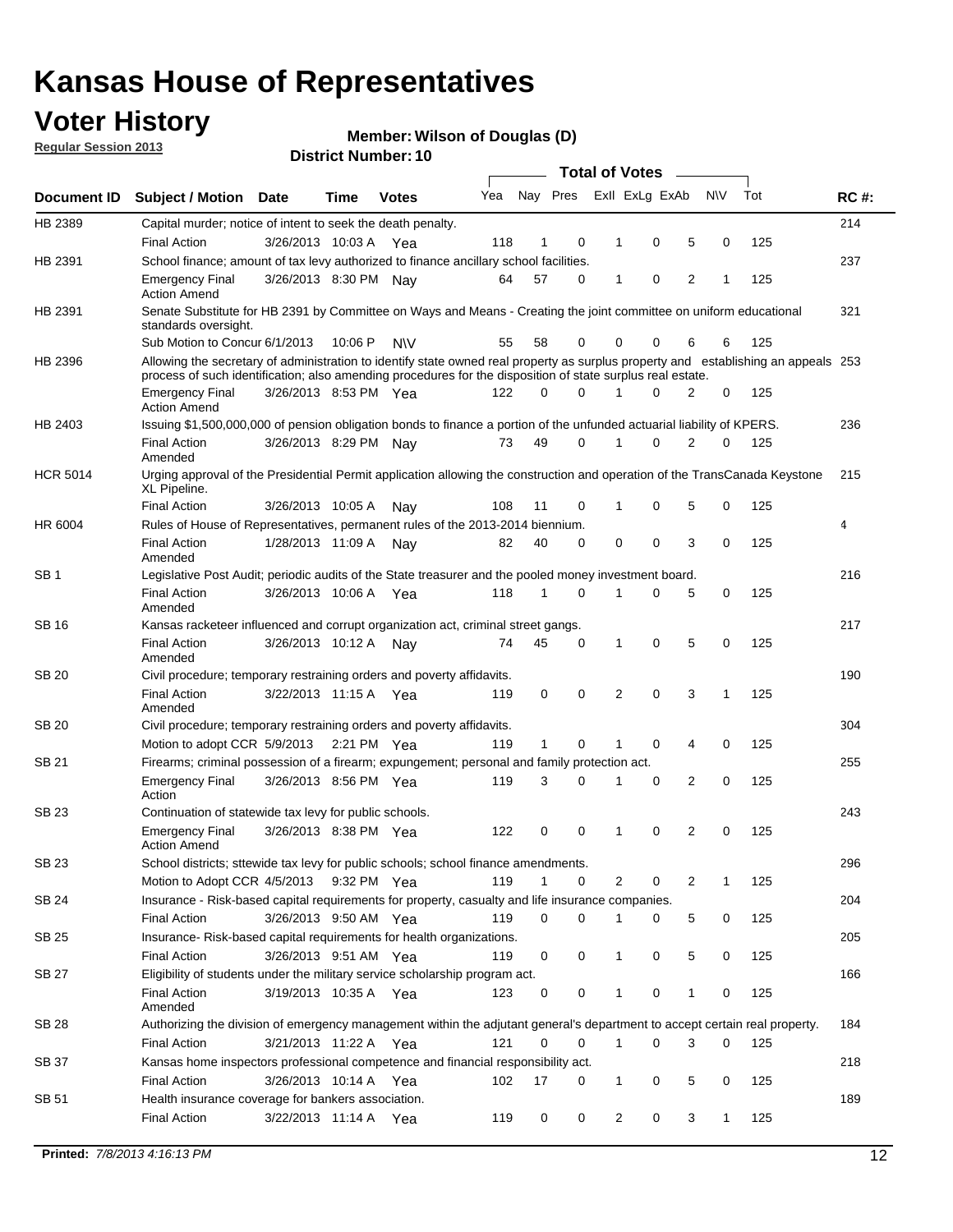## **Voter History**

**Member: Wilson of Douglas (D)** 

**Regular Session 2013**

| Nay Pres<br>Exll ExLg ExAb<br><b>NV</b><br>Tot<br>Yea<br><b>RC#:</b><br>Document ID<br><b>Subject / Motion</b><br><b>Date</b><br><b>Votes</b><br>Time<br>SB 52<br>238<br>Mortgage interest rate cap increase.<br>125<br>Emergency Final<br>3/26/2013 8:32 PM Yea<br>120<br>2<br>0<br>0<br>2<br>0<br>1<br>Action<br><b>SB 56</b><br>191<br>Transferring the recognition of county fair associations from the secretary of agriculture to the board of county<br>commissioners.<br><b>Final Action</b><br>0<br>0<br>3<br>125<br>3/22/2013 11:21 A<br>119<br>0<br>2<br>Yea<br>Amended<br><b>SB 57</b><br>Substitute for SB 57 by Committee on Agriculture - Agriculture; powers and duties of the department of agriculture relating to<br>192<br>poultry improvement plan and domesticated deer.<br>Final Action Sub Bill 3/22/2013 11:24 A Yea<br>79<br>40<br>0<br>2<br>0<br>125<br>3<br>1<br>Amended<br>SB 57<br>Substitute for SB 57 by Committee on Agriculture - Agriculture; powers and duties of the department of agriculture relating to<br>262<br>poultry improvement plan, stockyards and domesticated deer.<br>Motion to adopt CCR 4/4/2013<br>80<br>42<br>0<br>0<br>2<br>0<br>125<br>2:18 PM Yea<br>1<br>Sentencing for unlawful manufacturing of controlled substances.<br>SB 58<br>219<br>0<br>5<br><b>Final Action</b><br>3/26/2013 10:15 A<br>0<br>0<br>0<br>125<br>119<br>1<br>Yea<br>Attorney general; reward for information.<br>SB 59<br>193<br>0<br>3<br><b>Final Action</b><br>3/22/2013 11:25 A<br>119<br>0<br>0<br>2<br>1<br>125<br>Yea<br>163<br>SB 62<br>Making gas pipeline safety terminology consistent with federal regulations.<br>0<br><b>Final Action</b><br>3/19/2013 10:32 A<br>0<br>1<br>0<br>125<br>123<br>0<br>1<br>Yea<br>SB 63<br>Elections; voting crimes, penalties and prosecution.<br>246<br>0<br>$\overline{2}$<br>53<br>$\mathbf 0$<br>0<br>125<br><b>Emergency Final</b><br>3/26/2013 8:42 PM Nay<br>69<br>1<br><b>Action Amend</b><br>220<br>SB 68<br>Driver's license examinations; locations.<br>3<br>0<br>0<br>5<br>0<br>125<br><b>Final Action</b><br>3/26/2013 10:16 A<br>116<br>1<br>Yea<br>167<br>SB 69<br>Motor vehicles; vehicle registration and license plates.<br>3/19/2013 10:37 A<br>6<br>0<br>0<br>$\mathbf{1}$<br>0<br>125<br><b>Final Action</b><br>117<br>1<br>Yea<br>Prison-made goods act; prohibiting prisoner production of manufactured or modular homes.<br>221<br>SB 74<br>87<br>32<br>0<br>5<br>125<br><b>Final Action</b><br>3/26/2013 10:19 A<br>1<br>0<br>0<br>Nay<br>Record requirements and civil penalties relating to sales of plastic bulk merchandise containers.<br>222<br><b>SB 75</b><br>18<br>5<br>3/26/2013 10:21 A<br>101<br>$\Omega$<br>0<br>0<br>125<br><b>Final Action</b><br>1<br>Yea<br>Open records; requests for criminal justice information; restriction of certain officials' information from publicly accessible<br>194<br>SB 81<br>records.<br><b>Final Action</b><br>0<br>0<br>2<br>0<br>3<br>125<br>3/22/2013 11:27 A<br>119<br>Yea<br>1<br>Amended<br><b>SB 83</b><br>187<br>House Substitute for SB 83 by Committee on Taxation - Income tax deductions and modifications; severance tax; sales tax;<br>delinquent tax liabilities.<br>25<br>0<br>0<br>3<br>0<br>125<br>Final Action Sub Bill 3/21/2013 11:30 A<br>96<br>1<br>Nav<br>SB 83<br>House Substitute for SB 83 by Committee on Taxation--Income tax deductions and modifications; severance tax; sales tax and 260<br>compensating use tax, preseumptions relating to nexus; property tax, exemptions, new automobile manufacturinge property;<br>taxation of watercraft; leased commercial and industrial property appeals; correction of clerical errors.<br>104<br>15<br>$\Omega$<br>$\mathbf{1}$<br>0<br>125<br>Motion to adopt CCR 4/3/2013<br>10:35 A Yea<br>3<br>2<br><b>SB 84</b><br>House Substitute for SB 84 by Committee on Taxation - Reduction to state income tax rates based on selected actual state<br>188<br>general fund receipts computations; distribution of revenues from sales and compensating use tax; reduction of<br>Final Action Sub Bill 3/21/2013 11:34 A Nay<br>39<br>0<br>3<br>$\Omega$<br>125<br>82<br>0<br>Amended<br><b>SB 84</b><br>House Substitute for SB 84 -- Reduction to state income tax rates based on selected actual state general fund receipts<br>317<br>computations; reduction of itemized deductions.<br>71<br>0<br>0<br>125<br>Motion to adopt CCR 5/28/2013 2:32 PM Nay<br>42<br>9<br>2<br>SB 84<br>House Substitute for SB 84 -- Reduction to state income tax rates based on selected actual state general fund receipts<br>319<br>computations; reduction of itemized deductions.<br>Motion to adopt CCR 5/30/2013 9:14 PM Nay<br>18<br>94<br>0<br>0<br>9<br>3<br>125<br>1<br>Motor vehicle insurance; providing proof of insurance by cellular phone or portable electronic device.<br>SB 85<br>175<br><b>Final Action</b><br>3/20/2013 10:25 A Yea<br>123<br>$\Omega$<br>$\Omega$<br>0<br>125<br>1<br>0<br>1 |  |  |  |  |  |  |  |  |
|---------------------------------------------------------------------------------------------------------------------------------------------------------------------------------------------------------------------------------------------------------------------------------------------------------------------------------------------------------------------------------------------------------------------------------------------------------------------------------------------------------------------------------------------------------------------------------------------------------------------------------------------------------------------------------------------------------------------------------------------------------------------------------------------------------------------------------------------------------------------------------------------------------------------------------------------------------------------------------------------------------------------------------------------------------------------------------------------------------------------------------------------------------------------------------------------------------------------------------------------------------------------------------------------------------------------------------------------------------------------------------------------------------------------------------------------------------------------------------------------------------------------------------------------------------------------------------------------------------------------------------------------------------------------------------------------------------------------------------------------------------------------------------------------------------------------------------------------------------------------------------------------------------------------------------------------------------------------------------------------------------------------------------------------------------------------------------------------------------------------------------------------------------------------------------------------------------------------------------------------------------------------------------------------------------------------------------------------------------------------------------------------------------------------------------------------------------------------------------------------------------------------------------------------------------------------------------------------------------------------------------------------------------------------------------------------------------------------------------------------------------------------------------------------------------------------------------------------------------------------------------------------------------------------------------------------------------------------------------------------------------------------------------------------------------------------------------------------------------------------------------------------------------------------------------------------------------------------------------------------------------------------------------------------------------------------------------------------------------------------------------------------------------------------------------------------------------------------------------------------------------------------------------------------------------------------------------------------------------------------------------------------------------------------------------------------------------------------------------------------------------------------------------------------------------------------------------------------------------------------------------------------------------------------------------------------------------------------------------------------------------------------------------------------------------------------------------------------------------------------------------------------------------------------------------------------------------------------------------------------------------------------------------------------------------------------------------------------------------------------------------------------------------------------------------------------------------------------------------------------------------------------------------------------------------------------------------------------------------------------------------------------------------------------------------------------------------------------------------------------------------------------------------------------------------------------------------------------------------------------------------------------------------------------------------------------------------------------------------------------------------------------------------------------|--|--|--|--|--|--|--|--|
|                                                                                                                                                                                                                                                                                                                                                                                                                                                                                                                                                                                                                                                                                                                                                                                                                                                                                                                                                                                                                                                                                                                                                                                                                                                                                                                                                                                                                                                                                                                                                                                                                                                                                                                                                                                                                                                                                                                                                                                                                                                                                                                                                                                                                                                                                                                                                                                                                                                                                                                                                                                                                                                                                                                                                                                                                                                                                                                                                                                                                                                                                                                                                                                                                                                                                                                                                                                                                                                                                                                                                                                                                                                                                                                                                                                                                                                                                                                                                                                                                                                                                                                                                                                                                                                                                                                                                                                                                                                                                                                                                                                                                                                                                                                                                                                                                                                                                                                                                                                                                                             |  |  |  |  |  |  |  |  |
|                                                                                                                                                                                                                                                                                                                                                                                                                                                                                                                                                                                                                                                                                                                                                                                                                                                                                                                                                                                                                                                                                                                                                                                                                                                                                                                                                                                                                                                                                                                                                                                                                                                                                                                                                                                                                                                                                                                                                                                                                                                                                                                                                                                                                                                                                                                                                                                                                                                                                                                                                                                                                                                                                                                                                                                                                                                                                                                                                                                                                                                                                                                                                                                                                                                                                                                                                                                                                                                                                                                                                                                                                                                                                                                                                                                                                                                                                                                                                                                                                                                                                                                                                                                                                                                                                                                                                                                                                                                                                                                                                                                                                                                                                                                                                                                                                                                                                                                                                                                                                                             |  |  |  |  |  |  |  |  |
|                                                                                                                                                                                                                                                                                                                                                                                                                                                                                                                                                                                                                                                                                                                                                                                                                                                                                                                                                                                                                                                                                                                                                                                                                                                                                                                                                                                                                                                                                                                                                                                                                                                                                                                                                                                                                                                                                                                                                                                                                                                                                                                                                                                                                                                                                                                                                                                                                                                                                                                                                                                                                                                                                                                                                                                                                                                                                                                                                                                                                                                                                                                                                                                                                                                                                                                                                                                                                                                                                                                                                                                                                                                                                                                                                                                                                                                                                                                                                                                                                                                                                                                                                                                                                                                                                                                                                                                                                                                                                                                                                                                                                                                                                                                                                                                                                                                                                                                                                                                                                                             |  |  |  |  |  |  |  |  |
|                                                                                                                                                                                                                                                                                                                                                                                                                                                                                                                                                                                                                                                                                                                                                                                                                                                                                                                                                                                                                                                                                                                                                                                                                                                                                                                                                                                                                                                                                                                                                                                                                                                                                                                                                                                                                                                                                                                                                                                                                                                                                                                                                                                                                                                                                                                                                                                                                                                                                                                                                                                                                                                                                                                                                                                                                                                                                                                                                                                                                                                                                                                                                                                                                                                                                                                                                                                                                                                                                                                                                                                                                                                                                                                                                                                                                                                                                                                                                                                                                                                                                                                                                                                                                                                                                                                                                                                                                                                                                                                                                                                                                                                                                                                                                                                                                                                                                                                                                                                                                                             |  |  |  |  |  |  |  |  |
|                                                                                                                                                                                                                                                                                                                                                                                                                                                                                                                                                                                                                                                                                                                                                                                                                                                                                                                                                                                                                                                                                                                                                                                                                                                                                                                                                                                                                                                                                                                                                                                                                                                                                                                                                                                                                                                                                                                                                                                                                                                                                                                                                                                                                                                                                                                                                                                                                                                                                                                                                                                                                                                                                                                                                                                                                                                                                                                                                                                                                                                                                                                                                                                                                                                                                                                                                                                                                                                                                                                                                                                                                                                                                                                                                                                                                                                                                                                                                                                                                                                                                                                                                                                                                                                                                                                                                                                                                                                                                                                                                                                                                                                                                                                                                                                                                                                                                                                                                                                                                                             |  |  |  |  |  |  |  |  |
|                                                                                                                                                                                                                                                                                                                                                                                                                                                                                                                                                                                                                                                                                                                                                                                                                                                                                                                                                                                                                                                                                                                                                                                                                                                                                                                                                                                                                                                                                                                                                                                                                                                                                                                                                                                                                                                                                                                                                                                                                                                                                                                                                                                                                                                                                                                                                                                                                                                                                                                                                                                                                                                                                                                                                                                                                                                                                                                                                                                                                                                                                                                                                                                                                                                                                                                                                                                                                                                                                                                                                                                                                                                                                                                                                                                                                                                                                                                                                                                                                                                                                                                                                                                                                                                                                                                                                                                                                                                                                                                                                                                                                                                                                                                                                                                                                                                                                                                                                                                                                                             |  |  |  |  |  |  |  |  |
|                                                                                                                                                                                                                                                                                                                                                                                                                                                                                                                                                                                                                                                                                                                                                                                                                                                                                                                                                                                                                                                                                                                                                                                                                                                                                                                                                                                                                                                                                                                                                                                                                                                                                                                                                                                                                                                                                                                                                                                                                                                                                                                                                                                                                                                                                                                                                                                                                                                                                                                                                                                                                                                                                                                                                                                                                                                                                                                                                                                                                                                                                                                                                                                                                                                                                                                                                                                                                                                                                                                                                                                                                                                                                                                                                                                                                                                                                                                                                                                                                                                                                                                                                                                                                                                                                                                                                                                                                                                                                                                                                                                                                                                                                                                                                                                                                                                                                                                                                                                                                                             |  |  |  |  |  |  |  |  |
|                                                                                                                                                                                                                                                                                                                                                                                                                                                                                                                                                                                                                                                                                                                                                                                                                                                                                                                                                                                                                                                                                                                                                                                                                                                                                                                                                                                                                                                                                                                                                                                                                                                                                                                                                                                                                                                                                                                                                                                                                                                                                                                                                                                                                                                                                                                                                                                                                                                                                                                                                                                                                                                                                                                                                                                                                                                                                                                                                                                                                                                                                                                                                                                                                                                                                                                                                                                                                                                                                                                                                                                                                                                                                                                                                                                                                                                                                                                                                                                                                                                                                                                                                                                                                                                                                                                                                                                                                                                                                                                                                                                                                                                                                                                                                                                                                                                                                                                                                                                                                                             |  |  |  |  |  |  |  |  |
|                                                                                                                                                                                                                                                                                                                                                                                                                                                                                                                                                                                                                                                                                                                                                                                                                                                                                                                                                                                                                                                                                                                                                                                                                                                                                                                                                                                                                                                                                                                                                                                                                                                                                                                                                                                                                                                                                                                                                                                                                                                                                                                                                                                                                                                                                                                                                                                                                                                                                                                                                                                                                                                                                                                                                                                                                                                                                                                                                                                                                                                                                                                                                                                                                                                                                                                                                                                                                                                                                                                                                                                                                                                                                                                                                                                                                                                                                                                                                                                                                                                                                                                                                                                                                                                                                                                                                                                                                                                                                                                                                                                                                                                                                                                                                                                                                                                                                                                                                                                                                                             |  |  |  |  |  |  |  |  |
|                                                                                                                                                                                                                                                                                                                                                                                                                                                                                                                                                                                                                                                                                                                                                                                                                                                                                                                                                                                                                                                                                                                                                                                                                                                                                                                                                                                                                                                                                                                                                                                                                                                                                                                                                                                                                                                                                                                                                                                                                                                                                                                                                                                                                                                                                                                                                                                                                                                                                                                                                                                                                                                                                                                                                                                                                                                                                                                                                                                                                                                                                                                                                                                                                                                                                                                                                                                                                                                                                                                                                                                                                                                                                                                                                                                                                                                                                                                                                                                                                                                                                                                                                                                                                                                                                                                                                                                                                                                                                                                                                                                                                                                                                                                                                                                                                                                                                                                                                                                                                                             |  |  |  |  |  |  |  |  |
|                                                                                                                                                                                                                                                                                                                                                                                                                                                                                                                                                                                                                                                                                                                                                                                                                                                                                                                                                                                                                                                                                                                                                                                                                                                                                                                                                                                                                                                                                                                                                                                                                                                                                                                                                                                                                                                                                                                                                                                                                                                                                                                                                                                                                                                                                                                                                                                                                                                                                                                                                                                                                                                                                                                                                                                                                                                                                                                                                                                                                                                                                                                                                                                                                                                                                                                                                                                                                                                                                                                                                                                                                                                                                                                                                                                                                                                                                                                                                                                                                                                                                                                                                                                                                                                                                                                                                                                                                                                                                                                                                                                                                                                                                                                                                                                                                                                                                                                                                                                                                                             |  |  |  |  |  |  |  |  |
|                                                                                                                                                                                                                                                                                                                                                                                                                                                                                                                                                                                                                                                                                                                                                                                                                                                                                                                                                                                                                                                                                                                                                                                                                                                                                                                                                                                                                                                                                                                                                                                                                                                                                                                                                                                                                                                                                                                                                                                                                                                                                                                                                                                                                                                                                                                                                                                                                                                                                                                                                                                                                                                                                                                                                                                                                                                                                                                                                                                                                                                                                                                                                                                                                                                                                                                                                                                                                                                                                                                                                                                                                                                                                                                                                                                                                                                                                                                                                                                                                                                                                                                                                                                                                                                                                                                                                                                                                                                                                                                                                                                                                                                                                                                                                                                                                                                                                                                                                                                                                                             |  |  |  |  |  |  |  |  |
|                                                                                                                                                                                                                                                                                                                                                                                                                                                                                                                                                                                                                                                                                                                                                                                                                                                                                                                                                                                                                                                                                                                                                                                                                                                                                                                                                                                                                                                                                                                                                                                                                                                                                                                                                                                                                                                                                                                                                                                                                                                                                                                                                                                                                                                                                                                                                                                                                                                                                                                                                                                                                                                                                                                                                                                                                                                                                                                                                                                                                                                                                                                                                                                                                                                                                                                                                                                                                                                                                                                                                                                                                                                                                                                                                                                                                                                                                                                                                                                                                                                                                                                                                                                                                                                                                                                                                                                                                                                                                                                                                                                                                                                                                                                                                                                                                                                                                                                                                                                                                                             |  |  |  |  |  |  |  |  |
|                                                                                                                                                                                                                                                                                                                                                                                                                                                                                                                                                                                                                                                                                                                                                                                                                                                                                                                                                                                                                                                                                                                                                                                                                                                                                                                                                                                                                                                                                                                                                                                                                                                                                                                                                                                                                                                                                                                                                                                                                                                                                                                                                                                                                                                                                                                                                                                                                                                                                                                                                                                                                                                                                                                                                                                                                                                                                                                                                                                                                                                                                                                                                                                                                                                                                                                                                                                                                                                                                                                                                                                                                                                                                                                                                                                                                                                                                                                                                                                                                                                                                                                                                                                                                                                                                                                                                                                                                                                                                                                                                                                                                                                                                                                                                                                                                                                                                                                                                                                                                                             |  |  |  |  |  |  |  |  |
|                                                                                                                                                                                                                                                                                                                                                                                                                                                                                                                                                                                                                                                                                                                                                                                                                                                                                                                                                                                                                                                                                                                                                                                                                                                                                                                                                                                                                                                                                                                                                                                                                                                                                                                                                                                                                                                                                                                                                                                                                                                                                                                                                                                                                                                                                                                                                                                                                                                                                                                                                                                                                                                                                                                                                                                                                                                                                                                                                                                                                                                                                                                                                                                                                                                                                                                                                                                                                                                                                                                                                                                                                                                                                                                                                                                                                                                                                                                                                                                                                                                                                                                                                                                                                                                                                                                                                                                                                                                                                                                                                                                                                                                                                                                                                                                                                                                                                                                                                                                                                                             |  |  |  |  |  |  |  |  |
|                                                                                                                                                                                                                                                                                                                                                                                                                                                                                                                                                                                                                                                                                                                                                                                                                                                                                                                                                                                                                                                                                                                                                                                                                                                                                                                                                                                                                                                                                                                                                                                                                                                                                                                                                                                                                                                                                                                                                                                                                                                                                                                                                                                                                                                                                                                                                                                                                                                                                                                                                                                                                                                                                                                                                                                                                                                                                                                                                                                                                                                                                                                                                                                                                                                                                                                                                                                                                                                                                                                                                                                                                                                                                                                                                                                                                                                                                                                                                                                                                                                                                                                                                                                                                                                                                                                                                                                                                                                                                                                                                                                                                                                                                                                                                                                                                                                                                                                                                                                                                                             |  |  |  |  |  |  |  |  |
|                                                                                                                                                                                                                                                                                                                                                                                                                                                                                                                                                                                                                                                                                                                                                                                                                                                                                                                                                                                                                                                                                                                                                                                                                                                                                                                                                                                                                                                                                                                                                                                                                                                                                                                                                                                                                                                                                                                                                                                                                                                                                                                                                                                                                                                                                                                                                                                                                                                                                                                                                                                                                                                                                                                                                                                                                                                                                                                                                                                                                                                                                                                                                                                                                                                                                                                                                                                                                                                                                                                                                                                                                                                                                                                                                                                                                                                                                                                                                                                                                                                                                                                                                                                                                                                                                                                                                                                                                                                                                                                                                                                                                                                                                                                                                                                                                                                                                                                                                                                                                                             |  |  |  |  |  |  |  |  |
|                                                                                                                                                                                                                                                                                                                                                                                                                                                                                                                                                                                                                                                                                                                                                                                                                                                                                                                                                                                                                                                                                                                                                                                                                                                                                                                                                                                                                                                                                                                                                                                                                                                                                                                                                                                                                                                                                                                                                                                                                                                                                                                                                                                                                                                                                                                                                                                                                                                                                                                                                                                                                                                                                                                                                                                                                                                                                                                                                                                                                                                                                                                                                                                                                                                                                                                                                                                                                                                                                                                                                                                                                                                                                                                                                                                                                                                                                                                                                                                                                                                                                                                                                                                                                                                                                                                                                                                                                                                                                                                                                                                                                                                                                                                                                                                                                                                                                                                                                                                                                                             |  |  |  |  |  |  |  |  |
|                                                                                                                                                                                                                                                                                                                                                                                                                                                                                                                                                                                                                                                                                                                                                                                                                                                                                                                                                                                                                                                                                                                                                                                                                                                                                                                                                                                                                                                                                                                                                                                                                                                                                                                                                                                                                                                                                                                                                                                                                                                                                                                                                                                                                                                                                                                                                                                                                                                                                                                                                                                                                                                                                                                                                                                                                                                                                                                                                                                                                                                                                                                                                                                                                                                                                                                                                                                                                                                                                                                                                                                                                                                                                                                                                                                                                                                                                                                                                                                                                                                                                                                                                                                                                                                                                                                                                                                                                                                                                                                                                                                                                                                                                                                                                                                                                                                                                                                                                                                                                                             |  |  |  |  |  |  |  |  |
|                                                                                                                                                                                                                                                                                                                                                                                                                                                                                                                                                                                                                                                                                                                                                                                                                                                                                                                                                                                                                                                                                                                                                                                                                                                                                                                                                                                                                                                                                                                                                                                                                                                                                                                                                                                                                                                                                                                                                                                                                                                                                                                                                                                                                                                                                                                                                                                                                                                                                                                                                                                                                                                                                                                                                                                                                                                                                                                                                                                                                                                                                                                                                                                                                                                                                                                                                                                                                                                                                                                                                                                                                                                                                                                                                                                                                                                                                                                                                                                                                                                                                                                                                                                                                                                                                                                                                                                                                                                                                                                                                                                                                                                                                                                                                                                                                                                                                                                                                                                                                                             |  |  |  |  |  |  |  |  |
|                                                                                                                                                                                                                                                                                                                                                                                                                                                                                                                                                                                                                                                                                                                                                                                                                                                                                                                                                                                                                                                                                                                                                                                                                                                                                                                                                                                                                                                                                                                                                                                                                                                                                                                                                                                                                                                                                                                                                                                                                                                                                                                                                                                                                                                                                                                                                                                                                                                                                                                                                                                                                                                                                                                                                                                                                                                                                                                                                                                                                                                                                                                                                                                                                                                                                                                                                                                                                                                                                                                                                                                                                                                                                                                                                                                                                                                                                                                                                                                                                                                                                                                                                                                                                                                                                                                                                                                                                                                                                                                                                                                                                                                                                                                                                                                                                                                                                                                                                                                                                                             |  |  |  |  |  |  |  |  |
|                                                                                                                                                                                                                                                                                                                                                                                                                                                                                                                                                                                                                                                                                                                                                                                                                                                                                                                                                                                                                                                                                                                                                                                                                                                                                                                                                                                                                                                                                                                                                                                                                                                                                                                                                                                                                                                                                                                                                                                                                                                                                                                                                                                                                                                                                                                                                                                                                                                                                                                                                                                                                                                                                                                                                                                                                                                                                                                                                                                                                                                                                                                                                                                                                                                                                                                                                                                                                                                                                                                                                                                                                                                                                                                                                                                                                                                                                                                                                                                                                                                                                                                                                                                                                                                                                                                                                                                                                                                                                                                                                                                                                                                                                                                                                                                                                                                                                                                                                                                                                                             |  |  |  |  |  |  |  |  |
|                                                                                                                                                                                                                                                                                                                                                                                                                                                                                                                                                                                                                                                                                                                                                                                                                                                                                                                                                                                                                                                                                                                                                                                                                                                                                                                                                                                                                                                                                                                                                                                                                                                                                                                                                                                                                                                                                                                                                                                                                                                                                                                                                                                                                                                                                                                                                                                                                                                                                                                                                                                                                                                                                                                                                                                                                                                                                                                                                                                                                                                                                                                                                                                                                                                                                                                                                                                                                                                                                                                                                                                                                                                                                                                                                                                                                                                                                                                                                                                                                                                                                                                                                                                                                                                                                                                                                                                                                                                                                                                                                                                                                                                                                                                                                                                                                                                                                                                                                                                                                                             |  |  |  |  |  |  |  |  |
|                                                                                                                                                                                                                                                                                                                                                                                                                                                                                                                                                                                                                                                                                                                                                                                                                                                                                                                                                                                                                                                                                                                                                                                                                                                                                                                                                                                                                                                                                                                                                                                                                                                                                                                                                                                                                                                                                                                                                                                                                                                                                                                                                                                                                                                                                                                                                                                                                                                                                                                                                                                                                                                                                                                                                                                                                                                                                                                                                                                                                                                                                                                                                                                                                                                                                                                                                                                                                                                                                                                                                                                                                                                                                                                                                                                                                                                                                                                                                                                                                                                                                                                                                                                                                                                                                                                                                                                                                                                                                                                                                                                                                                                                                                                                                                                                                                                                                                                                                                                                                                             |  |  |  |  |  |  |  |  |
|                                                                                                                                                                                                                                                                                                                                                                                                                                                                                                                                                                                                                                                                                                                                                                                                                                                                                                                                                                                                                                                                                                                                                                                                                                                                                                                                                                                                                                                                                                                                                                                                                                                                                                                                                                                                                                                                                                                                                                                                                                                                                                                                                                                                                                                                                                                                                                                                                                                                                                                                                                                                                                                                                                                                                                                                                                                                                                                                                                                                                                                                                                                                                                                                                                                                                                                                                                                                                                                                                                                                                                                                                                                                                                                                                                                                                                                                                                                                                                                                                                                                                                                                                                                                                                                                                                                                                                                                                                                                                                                                                                                                                                                                                                                                                                                                                                                                                                                                                                                                                                             |  |  |  |  |  |  |  |  |
|                                                                                                                                                                                                                                                                                                                                                                                                                                                                                                                                                                                                                                                                                                                                                                                                                                                                                                                                                                                                                                                                                                                                                                                                                                                                                                                                                                                                                                                                                                                                                                                                                                                                                                                                                                                                                                                                                                                                                                                                                                                                                                                                                                                                                                                                                                                                                                                                                                                                                                                                                                                                                                                                                                                                                                                                                                                                                                                                                                                                                                                                                                                                                                                                                                                                                                                                                                                                                                                                                                                                                                                                                                                                                                                                                                                                                                                                                                                                                                                                                                                                                                                                                                                                                                                                                                                                                                                                                                                                                                                                                                                                                                                                                                                                                                                                                                                                                                                                                                                                                                             |  |  |  |  |  |  |  |  |
|                                                                                                                                                                                                                                                                                                                                                                                                                                                                                                                                                                                                                                                                                                                                                                                                                                                                                                                                                                                                                                                                                                                                                                                                                                                                                                                                                                                                                                                                                                                                                                                                                                                                                                                                                                                                                                                                                                                                                                                                                                                                                                                                                                                                                                                                                                                                                                                                                                                                                                                                                                                                                                                                                                                                                                                                                                                                                                                                                                                                                                                                                                                                                                                                                                                                                                                                                                                                                                                                                                                                                                                                                                                                                                                                                                                                                                                                                                                                                                                                                                                                                                                                                                                                                                                                                                                                                                                                                                                                                                                                                                                                                                                                                                                                                                                                                                                                                                                                                                                                                                             |  |  |  |  |  |  |  |  |
|                                                                                                                                                                                                                                                                                                                                                                                                                                                                                                                                                                                                                                                                                                                                                                                                                                                                                                                                                                                                                                                                                                                                                                                                                                                                                                                                                                                                                                                                                                                                                                                                                                                                                                                                                                                                                                                                                                                                                                                                                                                                                                                                                                                                                                                                                                                                                                                                                                                                                                                                                                                                                                                                                                                                                                                                                                                                                                                                                                                                                                                                                                                                                                                                                                                                                                                                                                                                                                                                                                                                                                                                                                                                                                                                                                                                                                                                                                                                                                                                                                                                                                                                                                                                                                                                                                                                                                                                                                                                                                                                                                                                                                                                                                                                                                                                                                                                                                                                                                                                                                             |  |  |  |  |  |  |  |  |
|                                                                                                                                                                                                                                                                                                                                                                                                                                                                                                                                                                                                                                                                                                                                                                                                                                                                                                                                                                                                                                                                                                                                                                                                                                                                                                                                                                                                                                                                                                                                                                                                                                                                                                                                                                                                                                                                                                                                                                                                                                                                                                                                                                                                                                                                                                                                                                                                                                                                                                                                                                                                                                                                                                                                                                                                                                                                                                                                                                                                                                                                                                                                                                                                                                                                                                                                                                                                                                                                                                                                                                                                                                                                                                                                                                                                                                                                                                                                                                                                                                                                                                                                                                                                                                                                                                                                                                                                                                                                                                                                                                                                                                                                                                                                                                                                                                                                                                                                                                                                                                             |  |  |  |  |  |  |  |  |
|                                                                                                                                                                                                                                                                                                                                                                                                                                                                                                                                                                                                                                                                                                                                                                                                                                                                                                                                                                                                                                                                                                                                                                                                                                                                                                                                                                                                                                                                                                                                                                                                                                                                                                                                                                                                                                                                                                                                                                                                                                                                                                                                                                                                                                                                                                                                                                                                                                                                                                                                                                                                                                                                                                                                                                                                                                                                                                                                                                                                                                                                                                                                                                                                                                                                                                                                                                                                                                                                                                                                                                                                                                                                                                                                                                                                                                                                                                                                                                                                                                                                                                                                                                                                                                                                                                                                                                                                                                                                                                                                                                                                                                                                                                                                                                                                                                                                                                                                                                                                                                             |  |  |  |  |  |  |  |  |
|                                                                                                                                                                                                                                                                                                                                                                                                                                                                                                                                                                                                                                                                                                                                                                                                                                                                                                                                                                                                                                                                                                                                                                                                                                                                                                                                                                                                                                                                                                                                                                                                                                                                                                                                                                                                                                                                                                                                                                                                                                                                                                                                                                                                                                                                                                                                                                                                                                                                                                                                                                                                                                                                                                                                                                                                                                                                                                                                                                                                                                                                                                                                                                                                                                                                                                                                                                                                                                                                                                                                                                                                                                                                                                                                                                                                                                                                                                                                                                                                                                                                                                                                                                                                                                                                                                                                                                                                                                                                                                                                                                                                                                                                                                                                                                                                                                                                                                                                                                                                                                             |  |  |  |  |  |  |  |  |
|                                                                                                                                                                                                                                                                                                                                                                                                                                                                                                                                                                                                                                                                                                                                                                                                                                                                                                                                                                                                                                                                                                                                                                                                                                                                                                                                                                                                                                                                                                                                                                                                                                                                                                                                                                                                                                                                                                                                                                                                                                                                                                                                                                                                                                                                                                                                                                                                                                                                                                                                                                                                                                                                                                                                                                                                                                                                                                                                                                                                                                                                                                                                                                                                                                                                                                                                                                                                                                                                                                                                                                                                                                                                                                                                                                                                                                                                                                                                                                                                                                                                                                                                                                                                                                                                                                                                                                                                                                                                                                                                                                                                                                                                                                                                                                                                                                                                                                                                                                                                                                             |  |  |  |  |  |  |  |  |
|                                                                                                                                                                                                                                                                                                                                                                                                                                                                                                                                                                                                                                                                                                                                                                                                                                                                                                                                                                                                                                                                                                                                                                                                                                                                                                                                                                                                                                                                                                                                                                                                                                                                                                                                                                                                                                                                                                                                                                                                                                                                                                                                                                                                                                                                                                                                                                                                                                                                                                                                                                                                                                                                                                                                                                                                                                                                                                                                                                                                                                                                                                                                                                                                                                                                                                                                                                                                                                                                                                                                                                                                                                                                                                                                                                                                                                                                                                                                                                                                                                                                                                                                                                                                                                                                                                                                                                                                                                                                                                                                                                                                                                                                                                                                                                                                                                                                                                                                                                                                                                             |  |  |  |  |  |  |  |  |
|                                                                                                                                                                                                                                                                                                                                                                                                                                                                                                                                                                                                                                                                                                                                                                                                                                                                                                                                                                                                                                                                                                                                                                                                                                                                                                                                                                                                                                                                                                                                                                                                                                                                                                                                                                                                                                                                                                                                                                                                                                                                                                                                                                                                                                                                                                                                                                                                                                                                                                                                                                                                                                                                                                                                                                                                                                                                                                                                                                                                                                                                                                                                                                                                                                                                                                                                                                                                                                                                                                                                                                                                                                                                                                                                                                                                                                                                                                                                                                                                                                                                                                                                                                                                                                                                                                                                                                                                                                                                                                                                                                                                                                                                                                                                                                                                                                                                                                                                                                                                                                             |  |  |  |  |  |  |  |  |
|                                                                                                                                                                                                                                                                                                                                                                                                                                                                                                                                                                                                                                                                                                                                                                                                                                                                                                                                                                                                                                                                                                                                                                                                                                                                                                                                                                                                                                                                                                                                                                                                                                                                                                                                                                                                                                                                                                                                                                                                                                                                                                                                                                                                                                                                                                                                                                                                                                                                                                                                                                                                                                                                                                                                                                                                                                                                                                                                                                                                                                                                                                                                                                                                                                                                                                                                                                                                                                                                                                                                                                                                                                                                                                                                                                                                                                                                                                                                                                                                                                                                                                                                                                                                                                                                                                                                                                                                                                                                                                                                                                                                                                                                                                                                                                                                                                                                                                                                                                                                                                             |  |  |  |  |  |  |  |  |
|                                                                                                                                                                                                                                                                                                                                                                                                                                                                                                                                                                                                                                                                                                                                                                                                                                                                                                                                                                                                                                                                                                                                                                                                                                                                                                                                                                                                                                                                                                                                                                                                                                                                                                                                                                                                                                                                                                                                                                                                                                                                                                                                                                                                                                                                                                                                                                                                                                                                                                                                                                                                                                                                                                                                                                                                                                                                                                                                                                                                                                                                                                                                                                                                                                                                                                                                                                                                                                                                                                                                                                                                                                                                                                                                                                                                                                                                                                                                                                                                                                                                                                                                                                                                                                                                                                                                                                                                                                                                                                                                                                                                                                                                                                                                                                                                                                                                                                                                                                                                                                             |  |  |  |  |  |  |  |  |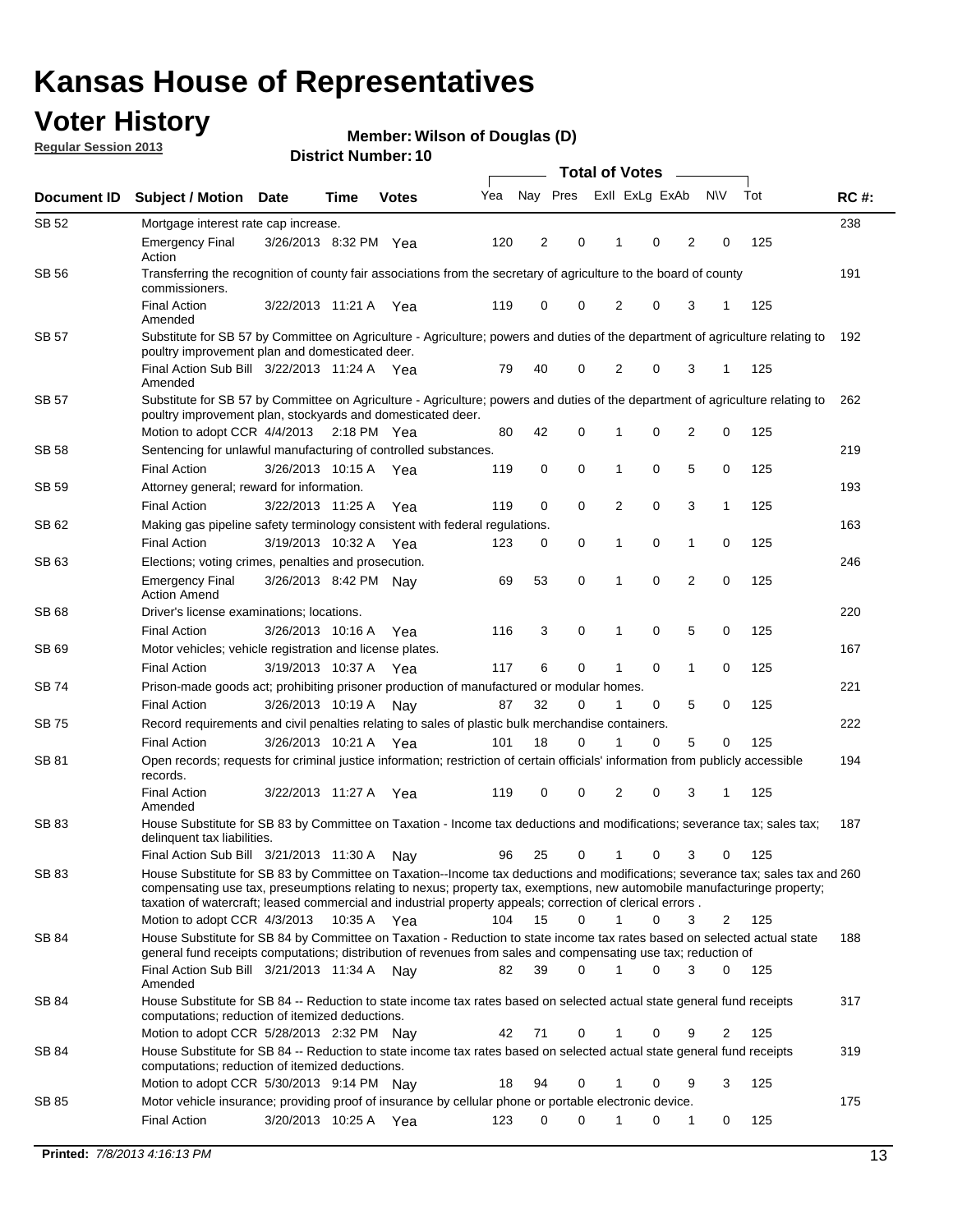## **Voter History**

**Regular Session 2013**

#### **Member: Wilson of Douglas (D)**

| Document ID   | <b>Subject / Motion</b>                                                                               | <b>Date</b>                                        | Time    | <b>Votes</b> | Yea | Nay Pres       |              | Exll ExLg ExAb |             |   | <b>NV</b>    | Tot | <b>RC#:</b> |  |  |  |  |  |  |
|---------------|-------------------------------------------------------------------------------------------------------|----------------------------------------------------|---------|--------------|-----|----------------|--------------|----------------|-------------|---|--------------|-----|-------------|--|--|--|--|--|--|
| <b>SB 88</b>  | Increasing the children's advocacy center assessment fee.                                             |                                                    |         |              |     |                |              |                |             |   |              |     | 223         |  |  |  |  |  |  |
|               | <b>Final Action</b><br>Amended                                                                        | 3/26/2013 10:22 A                                  |         | Yea          | 118 | $\mathbf{1}$   | 0            | $\mathbf 1$    | 0           | 5 | 0            | 125 |             |  |  |  |  |  |  |
| SB 96         | Motor vehicles; counties with multiple registration facilities; additional registration fee.          |                                                    |         |              |     |                |              |                |             |   |              |     | 224         |  |  |  |  |  |  |
|               | <b>Final Action</b><br>Amended                                                                        | 3/26/2013 10:24 A                                  |         | Nay          | 106 | 12             | 0            | 1              | 0           | 5 | 1            | 125 |             |  |  |  |  |  |  |
| SB 96         | Additional motor vehicle registration fees.                                                           |                                                    |         |              |     |                |              |                |             |   |              |     | 263         |  |  |  |  |  |  |
|               | Motion to adopt CCR 4/4/2013 2:21 PM                                                                  |                                                    |         | Nav          | 114 | 8              | 0            | 1              | 0           | 2 | $\mathbf 0$  | 125 |             |  |  |  |  |  |  |
| SB 102        | Requiring the state treasurer to provide a list of daily deposits to the secretary of administration. |                                                    |         |              |     |                |              |                |             |   |              |     | 195         |  |  |  |  |  |  |
|               | <b>Final Action</b><br>Amended                                                                        | 3/22/2013 11:28 A Yea                              |         |              | 119 | 0              | $\mathbf 0$  | $\overline{2}$ | 0           | 3 | 1            | 125 |             |  |  |  |  |  |  |
| SB 102        | Enacting the second amendment protection act.                                                         |                                                    |         |              |     |                |              |                |             |   |              |     |             |  |  |  |  |  |  |
|               | Motion to Adopt CCR 4/5/2013                                                                          |                                                    |         | 9:20 PM Nay  | 96  | 24             | 0            | 2              | 0           | 2 | 1            | 125 |             |  |  |  |  |  |  |
| SB 111        | Establishing Native American legislative day at the capitol; awarding of high school diplomas.        |                                                    |         |              |     |                |              |                |             |   |              |     | 245         |  |  |  |  |  |  |
|               | <b>Emergency Final</b><br><b>Action Amend</b>                                                         | 3/26/2013 8:41 PM Yea                              |         |              | 122 | 0              | 0            | 1              | 0           | 2 | 0            | 125 |             |  |  |  |  |  |  |
| SB 113        | Credit unions; changes in certain loan limitations.                                                   |                                                    |         |              |     |                |              |                |             |   |              |     | 234         |  |  |  |  |  |  |
|               | <b>Emergency Final</b><br>Action                                                                      | 3/26/2013 8:25 PM Yea                              |         |              | 122 | 0              | 0            | 1              | 0           | 2 | 0            | 125 |             |  |  |  |  |  |  |
| <b>SB 118</b> | Relating to law enforcement reporting and investigation of missing persons.                           |                                                    |         |              |     |                |              |                |             |   |              |     | 225         |  |  |  |  |  |  |
|               | <b>Final Action</b>                                                                                   | 3/26/2013 10:25 A Yea                              |         |              | 119 | 0              | 0            | 1              | 0           | 5 | 0            | 125 |             |  |  |  |  |  |  |
| SB 120        | Enacting the Kansas farmers' market promotion act.                                                    |                                                    |         |              |     |                |              |                |             |   |              |     | 196         |  |  |  |  |  |  |
|               | <b>Final Action</b><br>Amended                                                                        | 3/22/2013 11:31 A                                  |         | Yea          | 68  | 51             | 0            | $\overline{2}$ | $\mathbf 0$ | 3 | 1            | 125 |             |  |  |  |  |  |  |
| SB 122        | Kansas administrative procedure act; service of order or notice.                                      |                                                    |         |              |     |                |              |                |             |   |              |     | 226         |  |  |  |  |  |  |
|               | <b>Final Action</b><br>Amended                                                                        | 3/26/2013 10:26 A                                  |         | Yea          | 119 | 0              | 0            | 1              | $\mathbf 0$ | 5 | 0            | 125 |             |  |  |  |  |  |  |
| SB 122        | Elections; unauthorized voting disclosures.                                                           |                                                    |         |              |     |                |              |                |             |   |              |     |             |  |  |  |  |  |  |
|               | Motion to Adopt CCR 4/5/2013                                                                          |                                                    | 6:23 PM | Nav          | 89  | 31             | 0            | 2              | 0           | 2 | 1            | 125 |             |  |  |  |  |  |  |
| SB 124        | Amending the Kansas restraint of trade act.                                                           |                                                    |         |              |     |                |              |                |             |   |              |     | 227         |  |  |  |  |  |  |
|               | <b>Final Action</b><br>Amended                                                                        | 3/26/2013 10:27 A                                  |         | Yea          | 116 | $\overline{2}$ | $\mathbf{1}$ | 1              | 0           | 5 | 0            | 125 |             |  |  |  |  |  |  |
| SB 124        |                                                                                                       | 273<br>Amending the Kansas restraint of trade act. |         |              |     |                |              |                |             |   |              |     |             |  |  |  |  |  |  |
|               | Motion to Adopt CCR 4/5/2013                                                                          |                                                    | 11:06 A | Nav          | 97  | 23             | 0            | 2              | 0           | 2 | $\mathbf{1}$ | 125 |             |  |  |  |  |  |  |
| <b>SB 128</b> | Career technical education incentive program amendments.                                              |                                                    |         |              |     |                |              |                |             |   |              |     | 168         |  |  |  |  |  |  |
|               | <b>Final Action</b><br>Amended                                                                        | 3/19/2013 10:39 A                                  |         | Yea          | 123 | 0              | 0            | 1              | 0           | 1 | 0            | 125 |             |  |  |  |  |  |  |
| <b>SB 129</b> | Bank commissioner: certain fees and hearing costs.                                                    |                                                    |         |              |     |                |              |                |             |   |              |     | 254         |  |  |  |  |  |  |
|               | Emergency Final<br><b>Action Amend</b>                                                                | 3/26/2013 8:55 PM Yea                              |         |              | 110 | 12             | 0            | 1              | 0           | 2 | 0            | 125 |             |  |  |  |  |  |  |
| SB 129        | Mortgage interest rate cap increase.                                                                  |                                                    |         |              |     |                |              |                |             |   |              |     | 272         |  |  |  |  |  |  |
|               | Motion to Adopt CCR 4/5/2013                                                                          |                                                    | 10:42 A | Yea          | 121 | 0              | 0            | 2              | 0           | 2 | 0            | 125 |             |  |  |  |  |  |  |
| SB 135        | Transferring boiler inspection duties from the department of labor to the state fire marshal.         |                                                    |         |              |     |                |              |                |             |   |              |     | 228         |  |  |  |  |  |  |
|               | <b>Final Action</b>                                                                                   | 3/26/2013 10:28 A Yea                              |         |              | 114 | 5              | 0            | 1              | 0           | 5 | 0            | 125 |             |  |  |  |  |  |  |
| SB 136        | Providing veterans designation on driver's licenses and nondriver identification cards.               |                                                    |         |              |     |                |              |                |             |   |              |     | 244         |  |  |  |  |  |  |
|               | <b>Emergency Final</b><br><b>Action Amend</b>                                                         | 3/26/2013 8:39 PM Yea                              |         |              | 119 | 3              | 0            | 1              | 0           | 2 | 0            | 125 |             |  |  |  |  |  |  |
| SB 139        | Kansas money transmitter act.                                                                         |                                                    |         |              |     |                |              |                |             |   |              |     | 229         |  |  |  |  |  |  |
|               | <b>Final Action</b>                                                                                   | 3/26/2013 10:30 A                                  |         | Yea          | 117 | 1              | 1            | 1              | 0           | 5 | 0<br>125     |     |             |  |  |  |  |  |  |
| SB 142        | Abortion; concerning civil actions related to abortion.                                               |                                                    |         |              |     |                |              |                |             |   |              | 241 |             |  |  |  |  |  |  |
|               | <b>Emergency Final</b><br>Action                                                                      | 3/26/2013 8:36 PM Nay                              |         |              | 89  | 33             | 0            | 1              | 0           | 2 | 0            | 125 |             |  |  |  |  |  |  |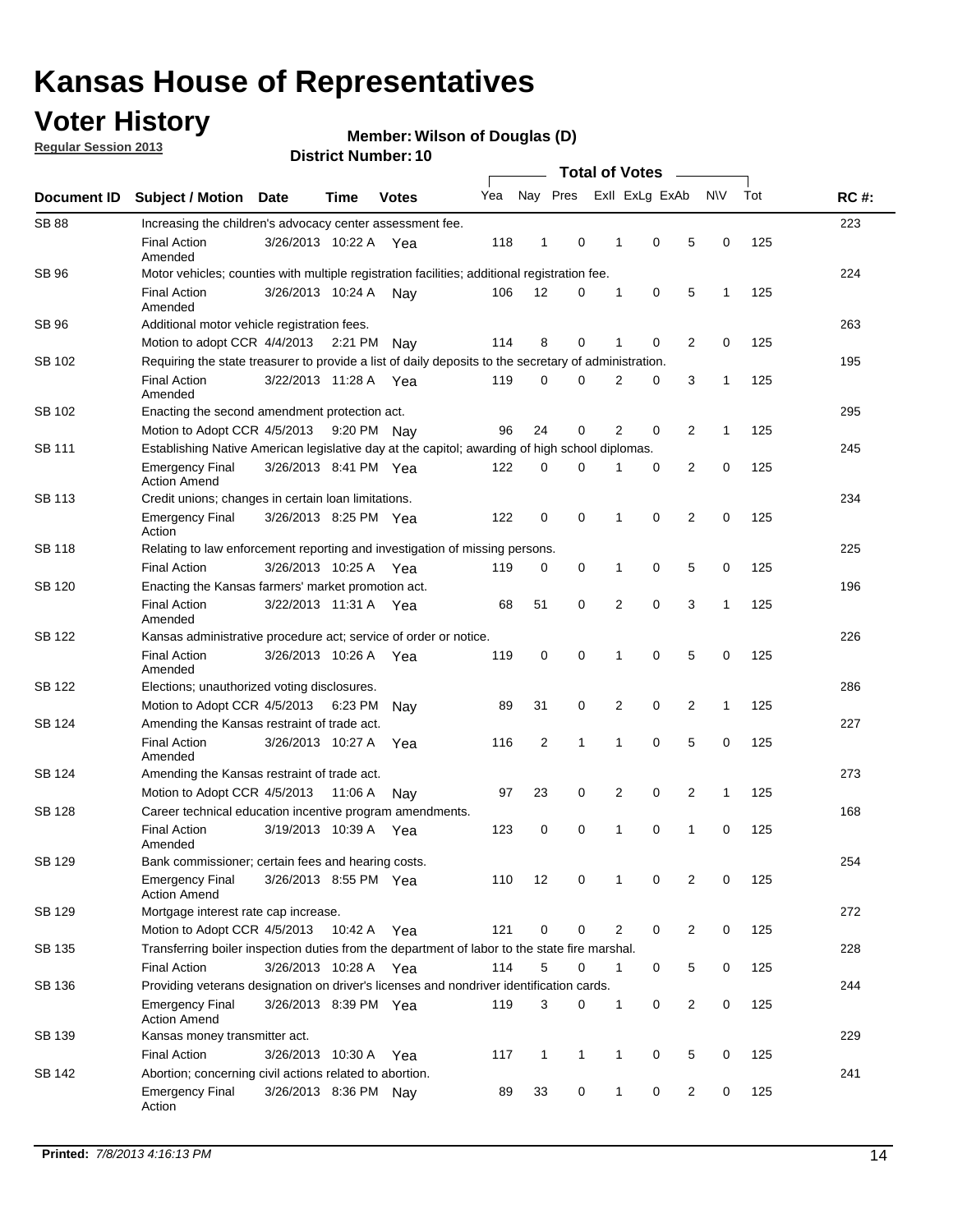## **Voter History**

**Regular Session 2013**

#### **Member: Wilson of Douglas (D)**

|                 |                                                                                                                                                                                                       |                                                                                    |             |              | <b>Total of Votes</b> |          |   |              |                |   |                |     |             |  |
|-----------------|-------------------------------------------------------------------------------------------------------------------------------------------------------------------------------------------------------|------------------------------------------------------------------------------------|-------------|--------------|-----------------------|----------|---|--------------|----------------|---|----------------|-----|-------------|--|
| Document ID     | <b>Subject / Motion Date</b>                                                                                                                                                                          |                                                                                    | Time        | <b>Votes</b> | Yea                   | Nay Pres |   |              | Exll ExLg ExAb |   | <b>NV</b>      | Tot | <b>RC#:</b> |  |
| SB 149          |                                                                                                                                                                                                       | 239<br>Drug screening for recipients of cash assistance and unemployment benefits. |             |              |                       |          |   |              |                |   |                |     |             |  |
|                 | <b>Emergency Final</b><br><b>Action Amend</b>                                                                                                                                                         | 3/26/2013 8:33 PM Nav                                                              |             |              | 106                   | 16       | 0 | 1            | 0              | 2 | 0              | 125 |             |  |
| SB 164          | Relating to the director of vehicles regulating providers of motor vehicle functions.                                                                                                                 |                                                                                    |             |              |                       |          |   |              |                |   |                |     | 247         |  |
|                 | <b>Emergency Final</b><br><b>Action Amend</b>                                                                                                                                                         | 3/26/2013 8:43 PM Yea                                                              |             |              | 117                   | 5        | 0 | 1            | 0              | 2 | 0              | 125 |             |  |
| SB 164          | Relating to the director of vehicles regulating providers of motor vehicle functions.                                                                                                                 |                                                                                    |             |              |                       |          |   |              |                |   |                |     | 268         |  |
|                 | Motion to adopt CCR 4/4/2013 5:32 PM Yea                                                                                                                                                              |                                                                                    |             |              | 111                   | 9        | 0 | $\mathbf{1}$ | 0              | 2 | $\overline{2}$ | 125 |             |  |
| SB 166          | Insurers supervision, rehabilitation and liquidation act; derivatives.                                                                                                                                |                                                                                    |             |              |                       |          |   |              |                |   |                |     | 206         |  |
|                 | <b>Final Action</b>                                                                                                                                                                                   | 3/26/2013 9:52 AM Yea                                                              |             |              | 119                   | 0        | 0 | 1            | 0              | 5 | 0              | 125 |             |  |
| <b>SB 168</b>   | Limiting nuisance actions against certain agricultural activities.                                                                                                                                    |                                                                                    |             |              |                       |          |   |              |                |   |                |     | 169         |  |
|                 | <b>Final Action</b><br>Amended                                                                                                                                                                        | 3/19/2013 10:40 A Nay                                                              |             |              | 111                   | 12       | 0 | 1            | $\mathbf 0$    | 1 | 0              | 125 |             |  |
| SB 168          | Limiting nuisance actions against certain agricultural activities.                                                                                                                                    |                                                                                    |             |              |                       |          |   |              |                |   |                |     | 264         |  |
|                 | Motion to adopt CCR 4/4/2013                                                                                                                                                                          |                                                                                    |             | 2:30 PM Nav  | 110                   | 12       | 0 | 1            | 0              | 2 | 0              | 125 |             |  |
| SB 171          | School districts; amendments to Kansas uniform financial accounting and reporting act.                                                                                                                |                                                                                    |             |              |                       |          |   |              |                |   |                |     | 248         |  |
|                 | <b>Emergency Final</b><br><b>Action Amend</b>                                                                                                                                                         | 3/26/2013 8:44 PM Yea                                                              |             |              | 122                   | 0        | 0 | 1            | 0              | 2 | 0              | 125 |             |  |
| SB 171          | School districts; amendments to Kansas uniform financial accounting and reporting act.                                                                                                                |                                                                                    |             |              |                       |          |   |              |                |   |                |     | 285         |  |
|                 | Motion to Adopt CCR 4/5/2013 6:19 PM Nay                                                                                                                                                              |                                                                                    |             |              | 63                    | 57       | 0 | 2            | 0              | 2 | 1              | 125 |             |  |
| SB 171          | Appropriations for FY 2013, FY 2014, FY 2015, FY 2016, FY 2017 and FY 2018 for various state agencies; capital<br>improvement projects; claims against the state.                                     |                                                                                    |             |              |                       |          |   |              |                |   |                |     | 320         |  |
|                 | Motion to adopt CCR 6/1/2013 4:30 PM N\V                                                                                                                                                              |                                                                                    |             |              | 63                    | 51       | 0 | 0            | 0              | 8 | 3              | 125 |             |  |
| <b>SB 187</b>   | Establishing the workers compensation and employment security boards nominating committee; administrative law judge<br>appointment; workers compensation appeals board.                               |                                                                                    |             |              |                       |          |   |              |                |   |                |     | 242         |  |
|                 | <b>Emergency Final</b><br><b>Action Amend</b>                                                                                                                                                         | 3/26/2013 8:37 PM Nav                                                              |             |              | 88                    | 34       | 0 | 1            | 0              | 2 | 0              | 125 |             |  |
| SB 187          | Amending workers compensation law provisions; establishing the workers compensation and employment security boards<br>nominating committee; notice requirements; workplace health and safety program. |                                                                                    |             |              |                       |          |   |              |                |   |                |     | 274         |  |
|                 | Motion to Adopt CCR 4/5/2013 11:26 A Nay                                                                                                                                                              |                                                                                    |             |              | 89                    | 31       | 0 | 2            | 0              | 3 | 0              | 125 |             |  |
| SB 199          | University of Kansas medical center; midwest center for stem cell therapy.                                                                                                                            |                                                                                    |             |              |                       |          |   |              |                |   |                |     | 235         |  |
|                 | <b>Emergency Final</b><br><b>Action Amend</b>                                                                                                                                                         | 3/26/2013 8:26 PM Nav                                                              |             |              | 90                    | 32       | 0 | 1            | 0              | 2 | 0              | 125 |             |  |
| SB 199          | Health care; stem cell therapy and unused medications.                                                                                                                                                |                                                                                    |             |              |                       |          |   |              |                |   |                |     | 290         |  |
|                 | Motion to Adopt CCR 4/5/2013                                                                                                                                                                          |                                                                                    | 7:52 PM Nay |              | 90                    | 30       | 0 | 2            | 0              | 2 | 1              | 125 |             |  |
| SB 216          | Allowing a public building commission to acquire land for a municipal university similar to what such commission is currently<br>allowed to do for any state university.                              |                                                                                    |             |              |                       |          |   |              |                |   |                | 185 |             |  |
|                 | <b>Final Action</b>                                                                                                                                                                                   | 3/21/2013 11:23 A                                                                  |             | Yea          | 121                   | 0        | 0 | 1            | 0              | 3 | 0              | 125 |             |  |
| SB 246          | Reconciling amendments to certain statutes.                                                                                                                                                           |                                                                                    |             |              |                       |          |   |              |                |   |                |     | 315         |  |
|                 | <b>Emergency Final</b><br>Action                                                                                                                                                                      | 5/23/2013 2:14 PM Yea                                                              |             |              | 111                   | 0        | 0 | 1            | 0              | 8 | 5              | 125 |             |  |
| <b>SCR 1604</b> | Joint rules for the Senate and House of Representatives, 2013-2014.                                                                                                                                   |                                                                                    |             |              |                       |          |   |              |                |   |                |     | 5           |  |
|                 | <b>Final Action</b><br>Amended                                                                                                                                                                        | 1/28/2013 11:12 A                                                                  |             | Nay          | 81                    | 41       | 0 | 0            | 0              | 3 | 0              | 125 |             |  |
| <b>SCR 1606</b> | Honoring pregnancy maintenance resource centers.                                                                                                                                                      |                                                                                    |             |              |                       |          |   |              |                |   |                |     | 240         |  |
|                 | <b>Emergency Final</b><br>Action                                                                                                                                                                      | 3/26/2013 8:34 PM Yea                                                              |             |              | 122                   | 0        | 0 | 1            | 0              | 2 | 0              | 125 |             |  |